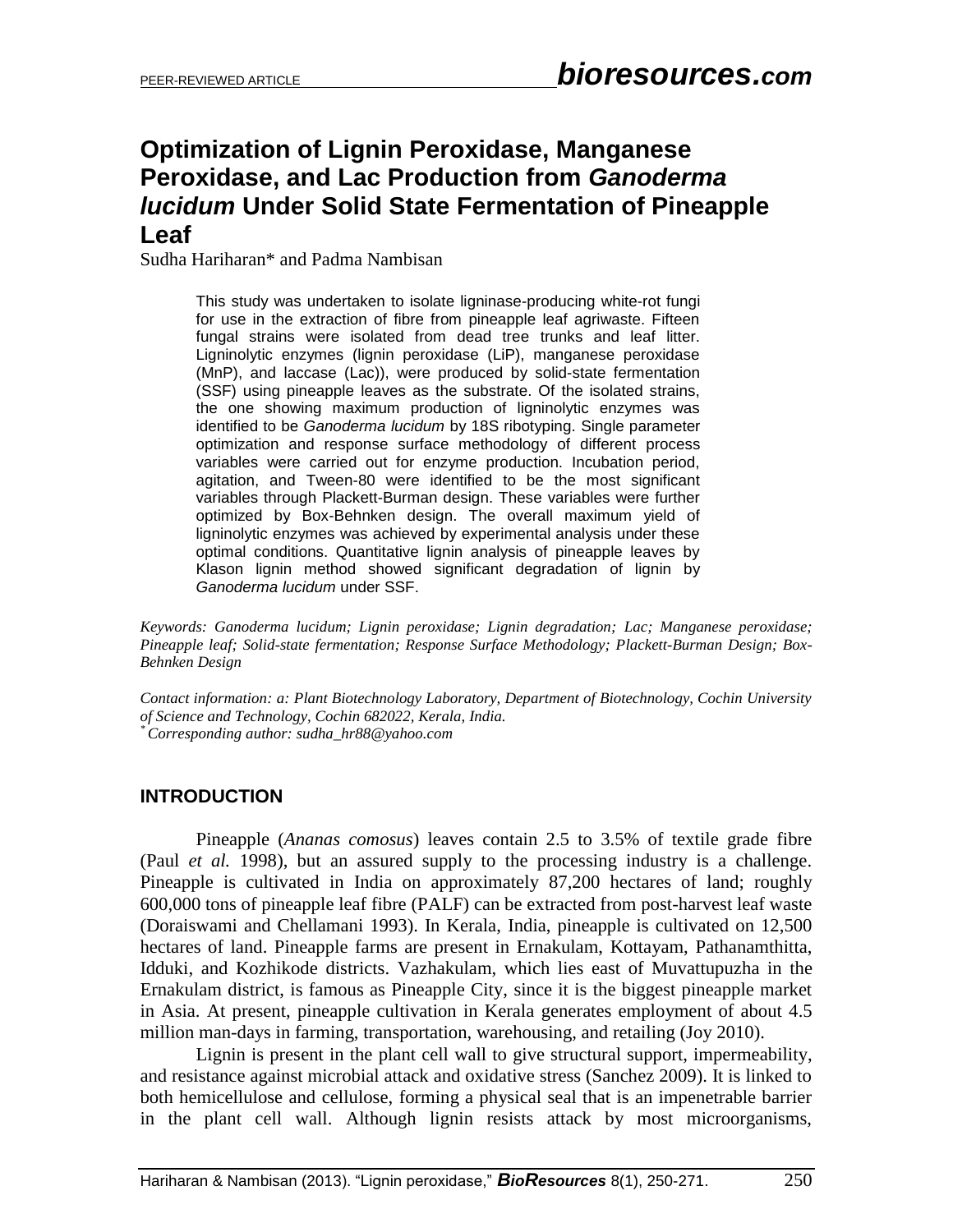basidiomycetes white-rot fungi are able to degrade lignin efficiently (Wong 2009) as they produce various extracellular ligninolytic enzymes, such as laccase (Lac, EC 1.10.3.2), manganese peroxidase (MnP, EC 1.11.1.13), and lignin peroxidase (LiP, EC 1.11.1.14) (Nagai *et al.* 2007). Due to their ability to remove lignin, there is considerable interest in the applications of these fungi in bio-pulping for paper, textile, and chemical industries. Ligninolytic enzymes could replace the conventional chemical processes of several industries (Blanchette 1991).

Solid-state fermentation (SSF) is defined as a process in which micro-organisms are grown on solid substrates in the absence of free water (Lagemaat and Pyle 2001). The application of the ligninolytic enzymes for lignin degradation in industrial bioprocesses requires the utilisation of an efficient production system (Robinson *et al.* 2001). SSF is an attractive technique for enzyme production because it presents many advantages, especially for fungal cultivation. In SSF, the productivity per reactor or fermenter volume is much higher compared with that of submerged culture (Grajek 1987). Also, the operation cost is lower because of the use of simple machines that use less energy (Roche *et al.* 1994). Utilisation of agro-industrial residues as substrates in SSF processes provides an alternative avenue and value-addition to these otherwise under- or nonutilised residues (Robinson *et al.* 2001).

 *Ganoderma*, a polyporoid fungus of the order Polyporales, has a worldwide distribution. It has taken an important place in various studies during the last few decades. *Ganoderma lucidum* is a fungus famous as a tonic in traditional Asian medicines because of its properties and its production of numerous biologically active compounds (Jo *et al.* 2011; Berovic *et al.* 2003). Recent investigations have found that *Ganoderma* contains natural chemicals called triterpenoids, which possess important anti-cancer properties (Harhaji Trajkovic *et al.* 2009). *Ganoderma lucidum* produces three extracellular ligninolytic enzymes (D'Souza *et al.* 1999; Silva *et al.* 2005), which have been reported to be produced on different lignocellulosic substrates under SSF (Asgher *et al.* 2010).

The present study aims to improve the production of ligninolytic enzymes by *Ganoderma lucidum* under SSF using pineapple leaf as substrate through optimization of different process parameters. This study also tested the use of these enzymes for the degradation of lignin during fibre extraction from pineapple leaf agriwaste.

## **EXPERIMENTAL**

## **Materials and Methods**

#### *Organism and growth medium*

Several strains of basidiomycete fungi were isolated from dead and decaying wood and leaf litter from several locations in Kerala. The strains were cultured on potato dextrose agar (PDA) in petri plates and grown on test tube slants at 27 °C for 3 days. The slants were stored at  $4^{\circ}$ C and sub-cultured every 4 weeks.

#### *Genomic DNA extraction protocol*

The DNA extraction was carried out using mycelium grown on PDA plates, by the method described by Rogers and Bendich (1994).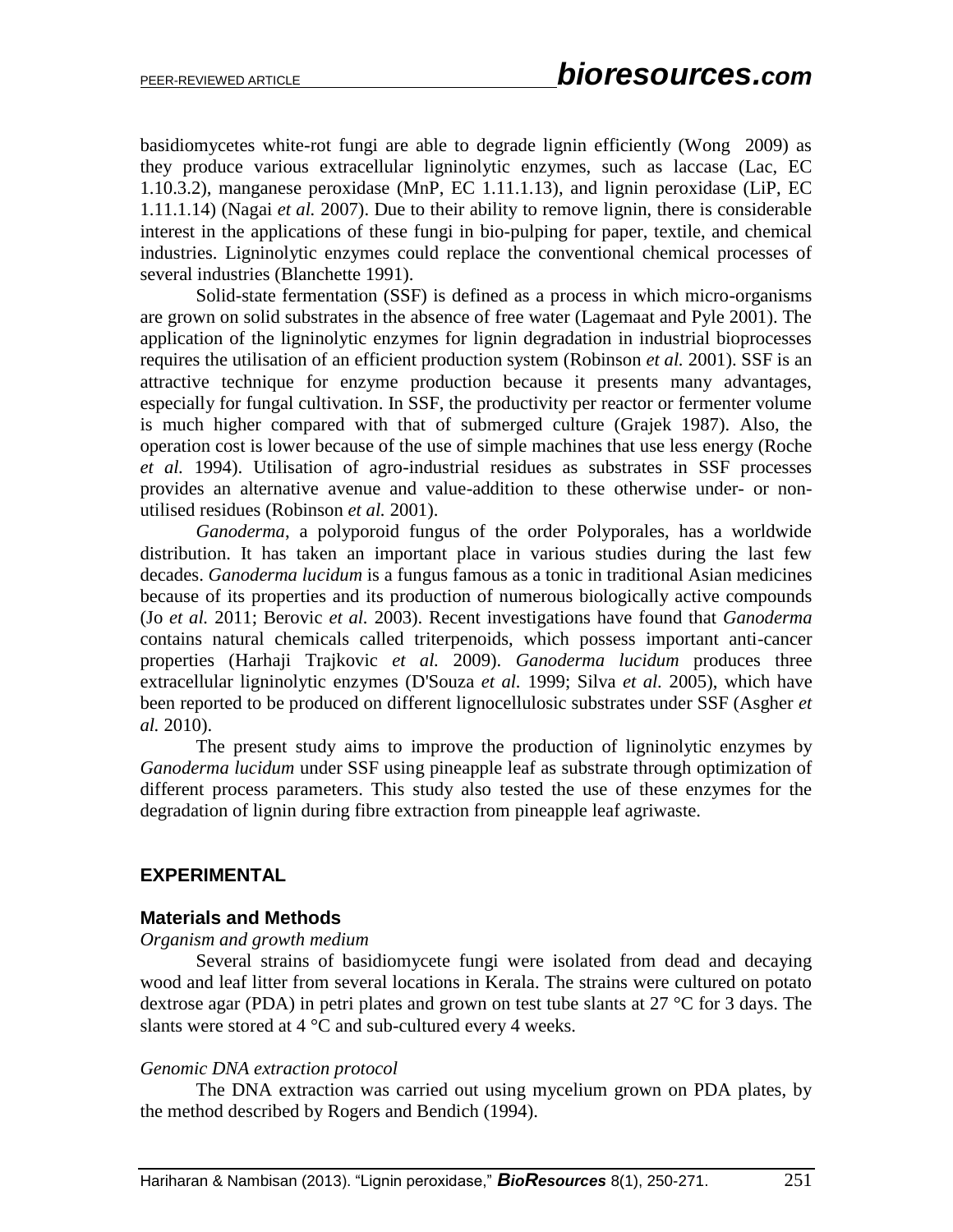### *DNA amplification*

Ribosomal DNA primers known to be conserved among fungal taxa were used to amplify the internal transcribed spacer (ITS) region. The Primers ITS1 and ITS4 were used (Sigma-Aldrich, USA). The sequences of the primers were as follows: ITS1(forward primer): 5'-TCC GTA GGT GAA CCT GCG G-3' and ITS4(reverse primer): 5'- TCC TCC GCT TAT TGA TAT GC-3' (White *et al.* 1991). Amplification was performed in 20 *μ*L of reaction mixture containing 1 *μ*L of DNA template, 2 *μ*L 10X PCR buffer, 1.5 mM MgCl<sub>2</sub>, 200  $\mu$ M of each dNTP (dATP, dTTP, dGTP, and dCTP), 0.4  $\mu$ M of both primers, 1 unit Taq polymerase (Sigma-Aldrich, USA), and double-distilled water. Bio-Rad MJ Mini Thermal Cycler was used to run the Polymerase Chain Reaction (PCR). The PCR started with denaturation for 2 min at 95 °C. This was followed by 30 cycles of denaturation for 30 s at 94 °C, annealing for 2 min at 55 °C and extension for 1 min at 72 $\degree$ C. The final step of extension was then carried out for 10 min at 72  $\degree$ C before it was maintained at 10 °C. The PCR product was run on 2% agarose gel, stained with ethidium bromide (EtBr), visualized under UV light, and photographed using gel documentation system (SynGene). Sequencing of PCR product was performed on an ABI 3730XL DNA sequencer.

### *Preparation of substrate and inoculum*

Pineapple leaf was selected as the substrate for SSF. Pineapple leaves were cut to a length of 2 inches and were autoclaved at 121 °C for 20 min. The moisture content was determined to be 90% by drying to constant weight at 110 °C in a hot-air oven. Fungal inoculum was prepared from spores harvested from test tube slants after 3 days cultivation with sterile distilled water. The spore suspension was passed through a 0.5 mm sieve to eliminate mycelia, and the spore concentration was estimated by direct microscopic counting using hemocytometer (Raimbault and Alazard 1980). The final concentration of the spore suspension was adjusted to  $5\times10^7$  spore/mL. The inoculum was added to 250 mL Erlenmeyer flasks containing 10 g autoclaved pineapple leaves.

#### *Enzyme activity assays*

Enzyme was extracted by adding 50 mL of 0.1 M citrate buffer of pH 5 to the culture. The crude enzyme was filtered through Whatman No. 1 filter paper and the culture supernatant was harvested by centrifugation at 8000 rpm for 10 minutes.

Lignin peroxidase activity was estimated by the method of Tien and Kirk (1983). The assay is based on the oxidation of veratryl alcohol (3, 4-dimethoxybenzyl alcohol) to veratraldehyde in the presence of  $H_2O_2$ ; the increase in absorbance at 310 nm is monitored. Reaction mixture contains 0.25 mL of enzyme solution, 0.25 mL of 1 mM veratryl alcohol,  $0.2 \text{ mM H}_2\text{O}_2$ , and  $0.5 \text{ mL of } 0.1 \text{ M}$  citrate buffer.

MnPase activity was assayed using phenol red as substrate (Kuwahara *et al.* 1984) by measuring optical density spectrophotometrically at 610 nm. The reaction mixture consists of enzyme extract (250  $\mu$ L), 0.1% phenol red (50  $\mu$ L), 250 mM sodium lactate (100 µL), 2 mM manganese sulphate (25 µL), 0.5% BSA (100 µL), 0.2 mM  $H_2O_2$  (25  $\mu$ L) in 0.1 M citrate buffer pH 5 (0.5 mL).

Lac activity was determined via the oxidation of 2,2<sup>'</sup>-azino-bis(3) ethylbenzthiazoline)-6-sulfonate (ABTS) (Papinutti *et al.* 2003). The reaction mixture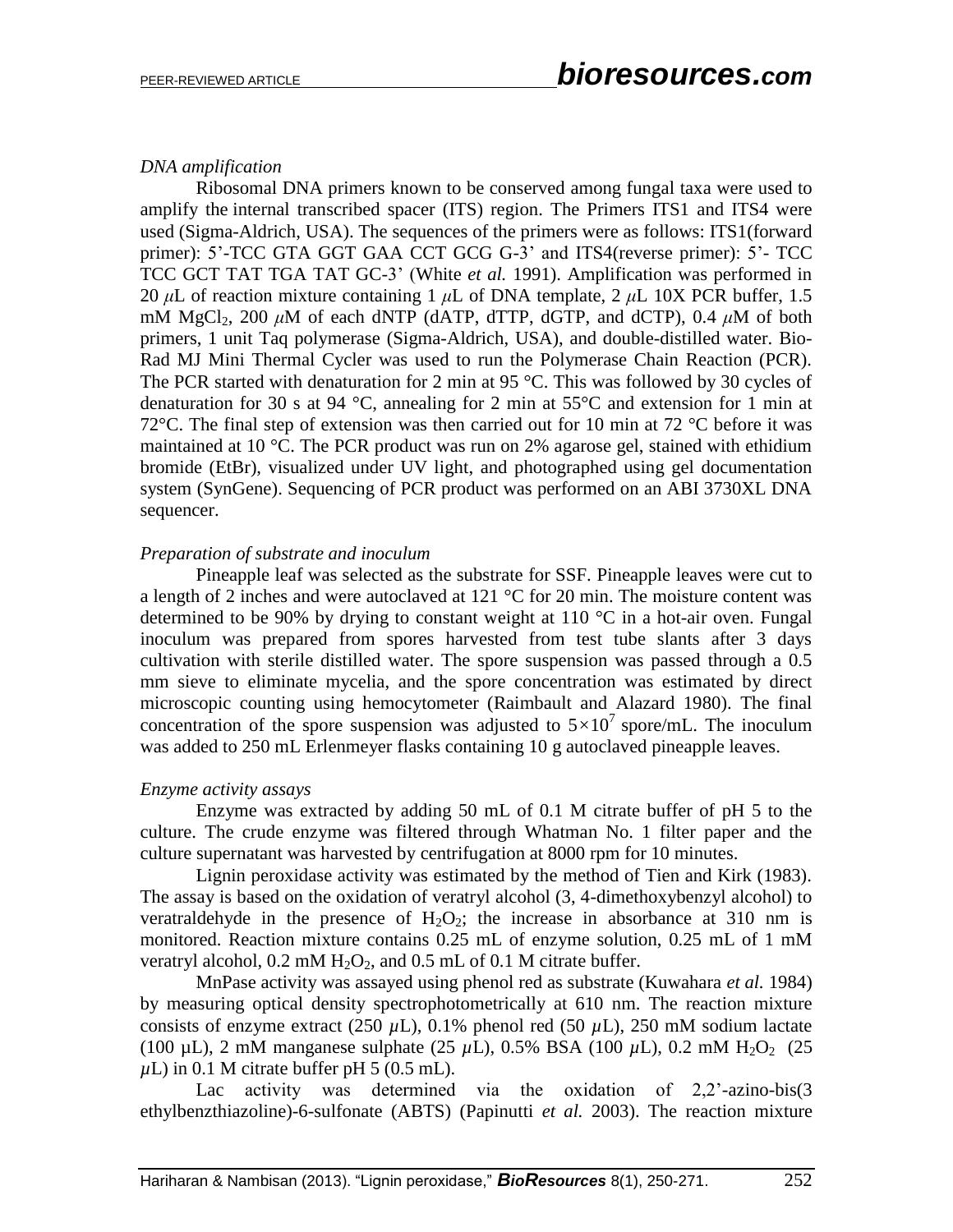consists of 0.1 mL of 0.3 mM ABTS, 300 *µ*L citrate buffer and 0.6 mL enzyme. ABTS oxidation was monitored by increase in absorbance at 420 nm.

All ligninolytic enzyme activity is expressed as IU/mL. An international unit (IU) is defined as the amount of enzyme activity which will catalyse the transformation of 1 micromole of the substrate per minute under standard conditions.

#### *Process parameter optimization*

Single parameter optimization was employed to assess the effect of each parameter on enzyme activity: inoculum (1 to 7 mL), temperature (23 to 33 °C), pH (3 to 8), incubation period (24 to 216 hrs), and different organic and inorganic nitrogen sources at 1% (w/v) (peptone, yeast extract, beef extract, urea, nutrient agar, ammonium sulphate, and ammonium nitrate), carbon sources at 1% (w/v) (glucose, sucrose, starch, maltose, and lactose), agitation (0 to 200 rpm), Tween-80 (0.1 to 0.5 mM), SDS (0.1 to 0.5 mM), pineapple leaf weight (5 to 25 g), and pineapple leaf length (0.5 to 1 inch).

Response surface was plotted using the statistical software package Design Expert<sup>®</sup> 8.0 (Stat-Ease, Inc., Minneapolis, MN) (Mishra and Kumar 2007; Arockiasamy *et al.* 2008; Bhattacharya and Banerjee 2008). The randomized factorial design of the experiment consisted of eleven factor variables (incubation period, inoculum, temperature, pH, pineapple leaf weight, pineapple leaf size, sucrose, agitation, Tween-80, SDS, and beef extract).

### *Chemical analysis*

The cellulose, hemicelluloses, lignin, and pectin content of the control and fungaltreated leaf samples were evaluated after incubation of *Ganoderma lucidum* in SSF for 120 hrs with pineapple leaf under standardized conditions obtained from single parameter optimization.

A quantitative analysis of lignin degradation was done by estimation of Klason lignin (Theander and Westerlund 1986). In this method, hydrolysis of plant cell walls by sulphuric acid (70%) dissolves all carbohyrate components other than the insoluble lignin. The residual material is thus considered to be lignin. Determination of acidinsoluble (Klason) lignin was carried out for both control and fungal-treated pineapple leaf substrates after SSF.

Cellulose estimation was done by Anthrone method (Sadasivam and Manickam 2005). In this method 3 mL acetic/nitric reagent was added to a known amount (0.5 or 1 g) of the sample. To 1 mL of the sample (control and fungal-treated), 10 mL of anthrone reagent was added and mixed well in a test tube. The tubes were heated in a boiling water bath for 10 min. These were cooled and the colour developed was measured at 630 nm. A blank with anthrone reagent and distilled water was also tested.

Hemicellulose estimation of both control as well as fungal-treated sample is done by refluxing the samples with neutral detergent solution and acid detergent solution separately to remove the water-solubles and minerals other than the fibrous components. The left-out material is weighed after filtration and expressed as neutral detergent fibre (NDF) and acid detergent fibre (ADF). The difference between NDF and ADF is the hemicellulose content of the samples (Sadasivam and Manickam 2005).

Pectin content is estimated by gravimetric method (Sadasivam and Manickam 2005). Pectin content of both control and fungal-treated sample is weighed after precipitating it as calcium pectate by the addition of calcium chloride to an acid solution.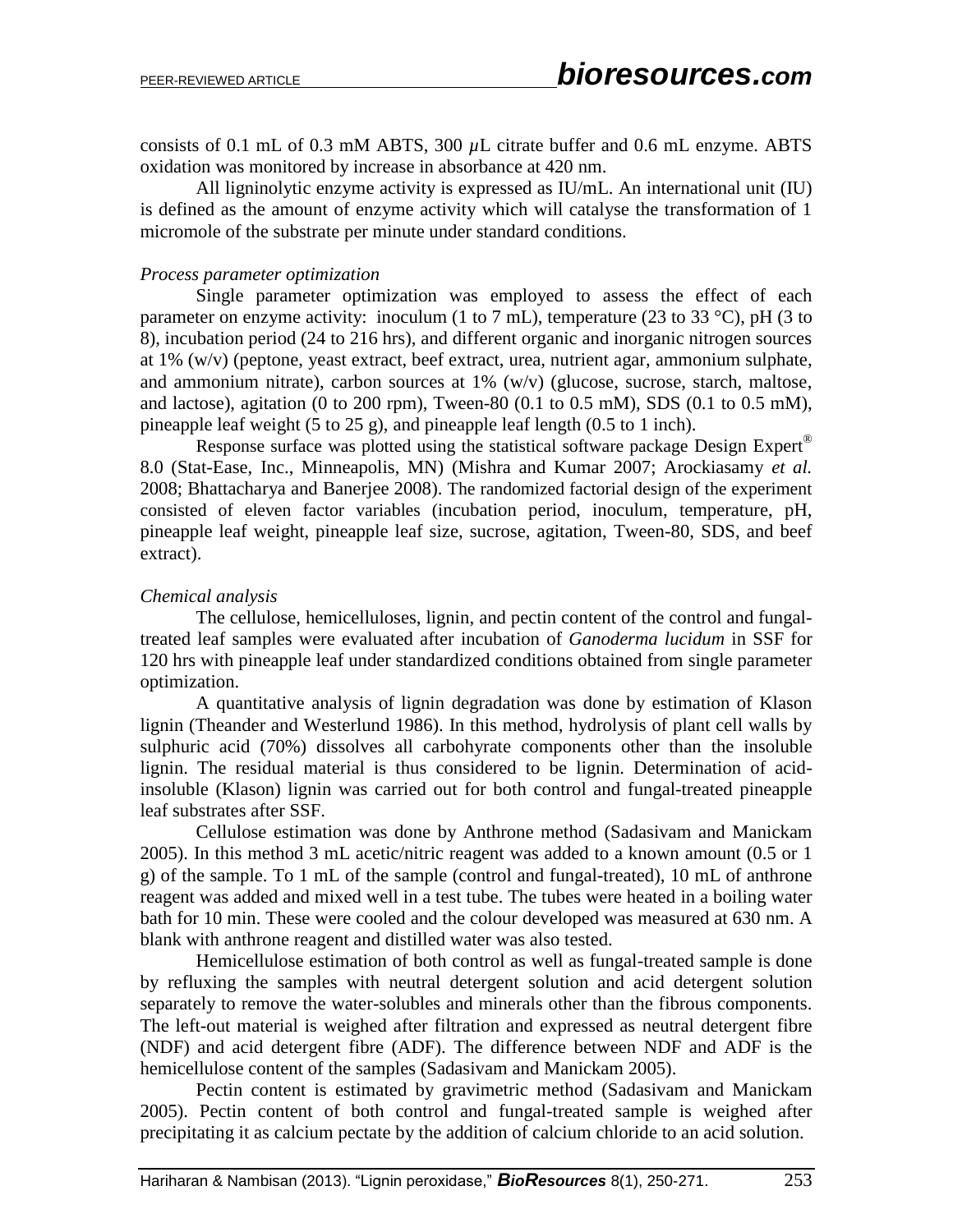## **RESULTS AND DISCUSSION**

Fifteen strains of fungi were isolated and maintained on PDA plates. From a preliminary screening for ligninase activity, the strain showing highest activity was selected for isolation of DNA. PCR amplifications of total genomic DNA of the fungus using primer pair ITS1–ITS4 (White *et al.* 1991) produced a PCR product of about 600 bp (base pairs) (Fig. 1). The PCR product was sequenced (GenBank Accession Number: JQ040846). The fungus was identified to be *Ganoderma lucidum* as it showed 100% homology with existing sequences under the same name in NCBI GenBank.



**Fig. 1.** Result of PCR amplification of the ITS region of the fungus using the primer pairs IT1–IT4; L1: 100 bp DNA ladder (Chromous Biotech), L2: Negative control of the PCR reaction mixture without adding the DNA, L3: PCR reaction mixture with DNA of the sample to be identified.

## **Factors Affecting Enzyme Activity: Single Factor Optimization**

To evaluate the effect of inoculum volume on ligninolytic enzyme production by *Ganoderma lucidum*, an inoculum range of 1 to 7 mL of spore suspension from 3 day old culture was added to different flasks. SSF was carried out for a period of 24 hrs and maximum enzyme production (LiP 1126.3 IU/mL, MnP 658.3 IU/mL, and Lac 317.8 IU/mL) was observed when an inoculum volume of 4 mL was added, as shown in Fig. 2A. Poor ligninase activity was observed with further increase in inoculum volume. Effect of incubation period on enzyme activity of *Ganoderma lucidum* was checked by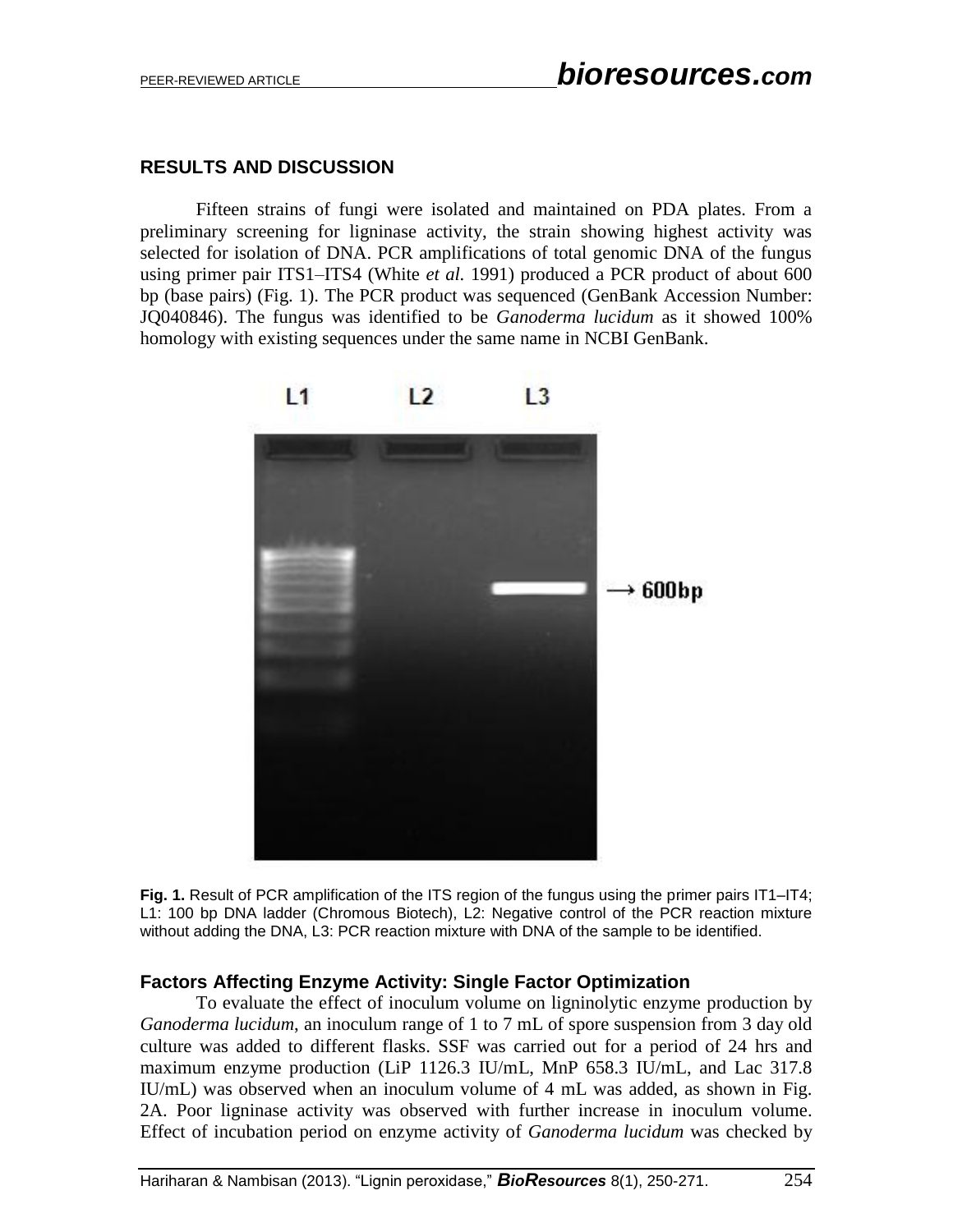incubating them at a temperature range of 24-192 hrs with 4 mL inoculum volume. The ligninase production was at a maximum after 120 hrs of incubation (LiP 1203.7 IU/mL, MnP 650.8 IU/mL, and Lac 320.6 IU/mL), as seen in Fig. 2B which gradually decreased with increasing incubation periods. SSF was then carried out at different temperatures ranging from 23 to 33  $\degree$ C and the enzyme samples were extracted after 120 hrs of fermentation. The organism exhibited better ligninolytic enzyme production at 27 °C (LiP 1236.2 IU/mL, MnP 677.4 IU/mL, and Lac 310.7 IU/mL) as shown in Fig. 2C which was found to decrease with increase in temperature. The effect of initial pH on enzyme activity was determined by adjusting pH of the moistening solution with 0.1 M citrate-phosphate buffer from pH 3 to pH 8. Fermentation was carried out for 120 hrs and maximum ligninolytic activity (LiP 1312.8 IU/mL, MnP 667.8 IU/mL, and Lac 330.7 IU/mL) was observed at pH 5.0 as shown in Fig. 2D. Ligninolytic activity was found to decrease by further increasing the pH range.

The effect of nutrient sources on ligninase activity was checked by the addition of various carbon and nitrogen sources. Different carbon sources tested included glucose, sucrose, starch, maltose, and lactose at 1% (w/w) (Fig. 2E). Incorporation of glucose and sucrose as carbon source enhanced enzyme yield compared to control. Sucrose (1% w/w) promoted maximal yield (LiP 2098.3 IU/mL, MnP 798.8 IU/mL, and Lac 402.3 IU/mL) after 120 hrs incubation. Other carbon sources tested showed decreased enzyme activity. Different nitrogen sources (peptone, yeast extract, beef extract, ammonium sulphate, ammonium nitrate, and urea) at 1% (w/w) were also tested for enhancing ligninase activity (Fig. 2F). Among the different nitrogen sources tested, beef extract (1% w/v) was the best nitrogen source to produce maximum activity of all three ligninases enzymes compared to control (LiP 2280.6 IU/mL, MnP 810.9 IU/mL, and Lac 425.8 IU/mL) after 120 hrs incubation.

In order to evaluate the effect of agitation on ligninolytic enzyme production, an agitation range of 0 to 200 rpm was provided under 120 hrs of incubation (Fig. 2G). The enzyme activity was found to be at a maximum at 100 rpm (LiP 2589.9 IU/mL, MnP 770.8 IU/mL, and Lac 450.5 IU/mL), which was then found to decrease with increasing the agitation. Effect of different concentrations of Tween-80 and sodium dodecyl sulphate (SDS) was investigated on ligninases biosynthesis in optimum fermentation medium. It was observed that both Tween-80 and SDS stimulated enzyme production in SSF when used in lower concentrations. Tween-80 produced maximum enzyme activity at 0.3 mM (LiP 2690.5 IU/mL, MnP 890.6 IU/mL, and Lac 490.2 IU/mL). SDS was found to produce maximum activity at 0.1 mM (LiP 2853.00 IU/mL, MnP 899.1 IU/mL, and Lac 495.3 IU/mL). Higher concentrations of surfactants, especially SDS, were found inhibitory to enzyme production by *Ganoderma lucidum* (Figs. 2H & 2I).

The effect of the amount of substrate on enzyme activity was also evaluated. Pineapple leaf weight and pineapple leaf length was varied from 5 to 25 g and 0.5 to 5 inches, respectively (Figs. 2J & 2K). The ligninolytic activity was found to be maximum with 10 g pineapple leaf as substrate (LiP 2875.7 IU/mL, MnP 826.6 IU/mL, and Lac 426.7 IU/mL). The enzyme activity was also found to be at a maximum with pineapple leaf with a length of 2 inches (LiP 2902.6 IU/mL, MnP 835.8 IU/mL, and Lac 436.3 IU/mL).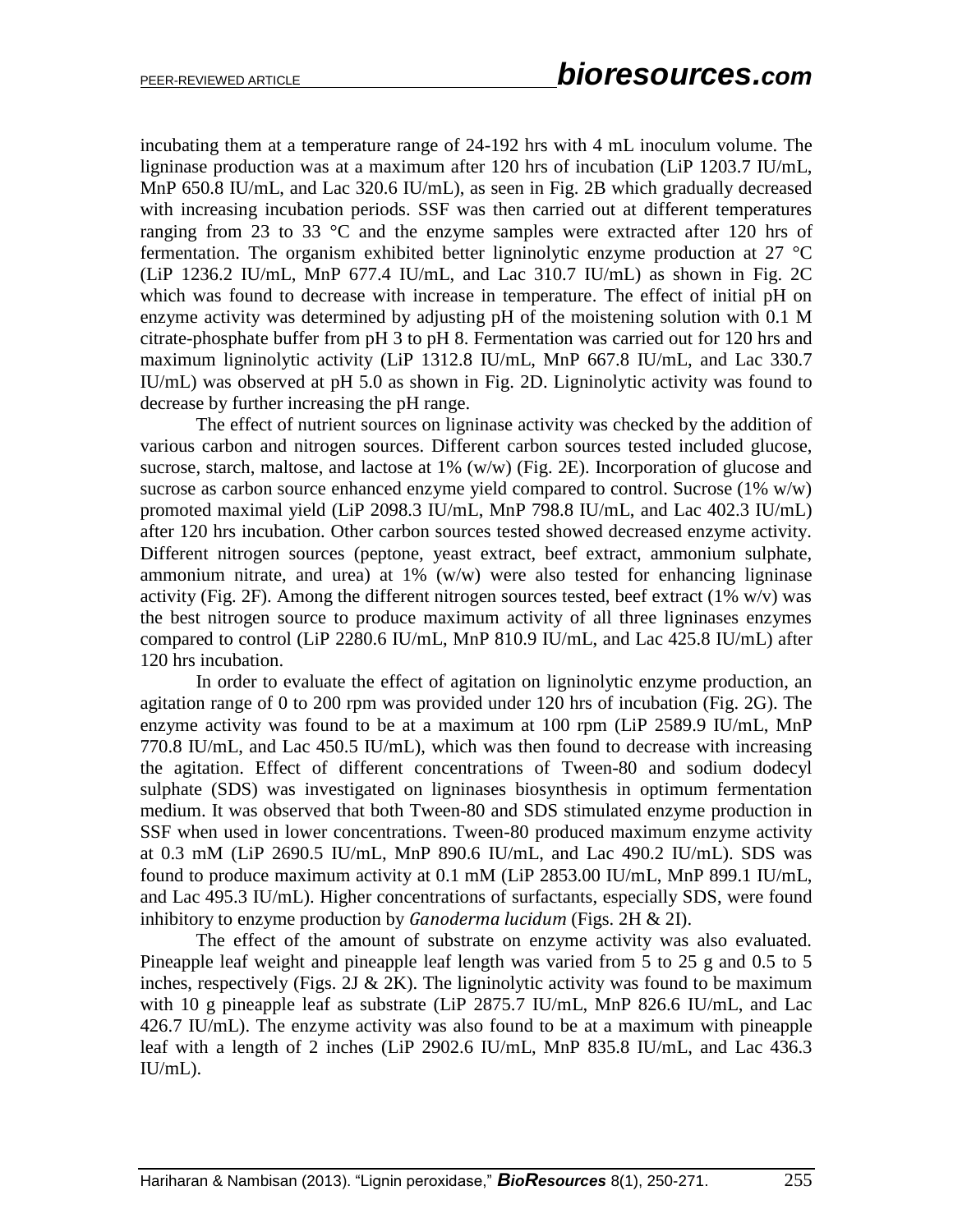

**Fig. 2.** Effect of A) Inoculum, B) Incubation period, C) Temperature, D) pH, E) Carbon source, and F) Nitrogen source on ligninolytic activity of *Ganoderma lucidum*. (Error bars represent + standard deviation from a triplicate average)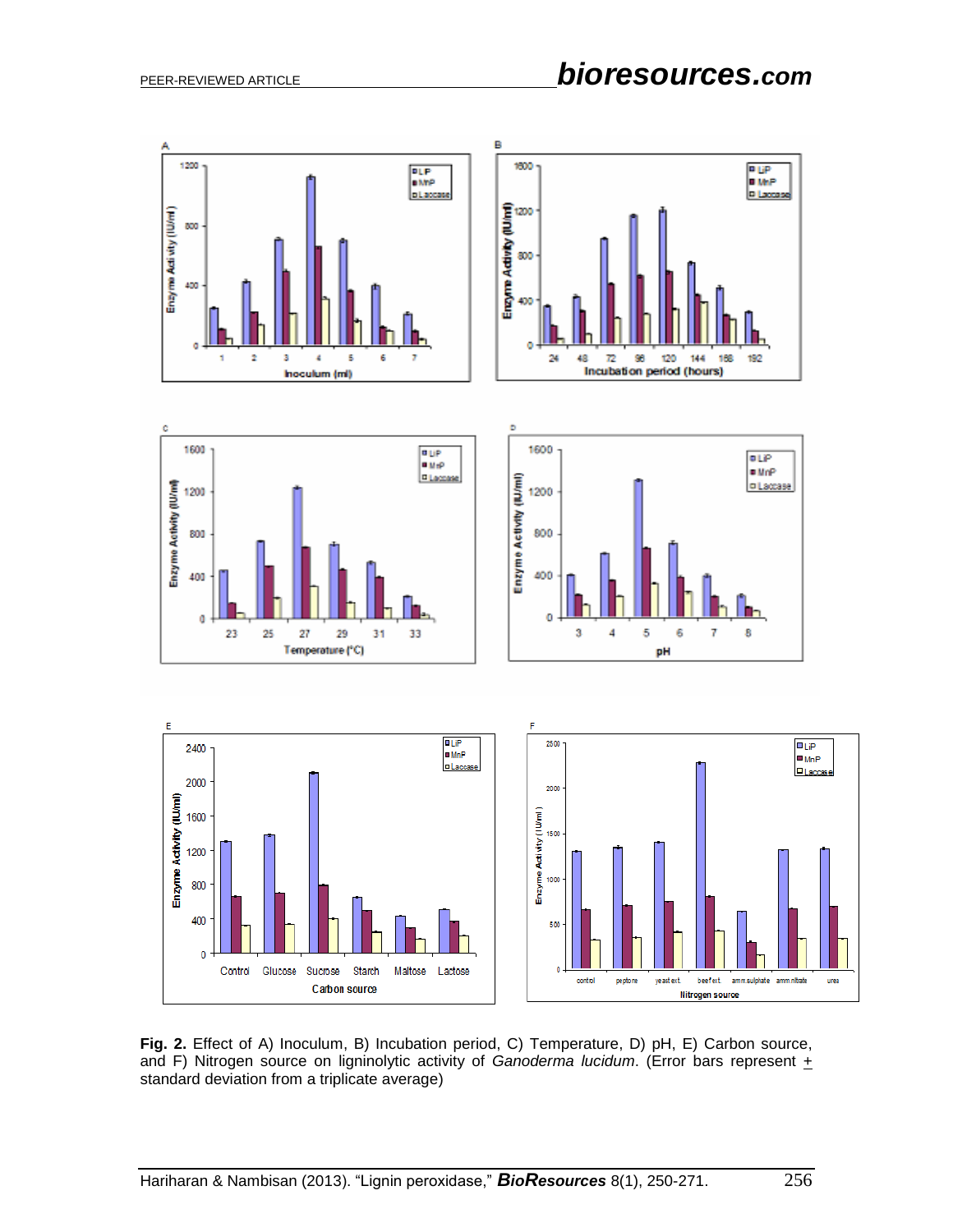

**Fig. 2 (cont.).** Effect of G) Agitation, H) Tween-80, I) SDS, J) Pineapple leaf weight, and K) Pineapple leaf length on ligninolytic activity of *Ganoderma lucidum*. (Error bars represent  $+$ standard deviation from a triplicate average)

#### **Medium Optimization Using the Plackett–Burman Design**

From our preliminary experiments, different factors affecting the production of ligninolytic enzymes LiP, MnP, and Lac had been identified as being incubation period, inoculum, temperature, pH, pineapple leaf weight, pineapple leaf size, sucrose, agitation, Tween-80, SDS, and beef extract. The Plackett-Burman design (PBD) was adopted as it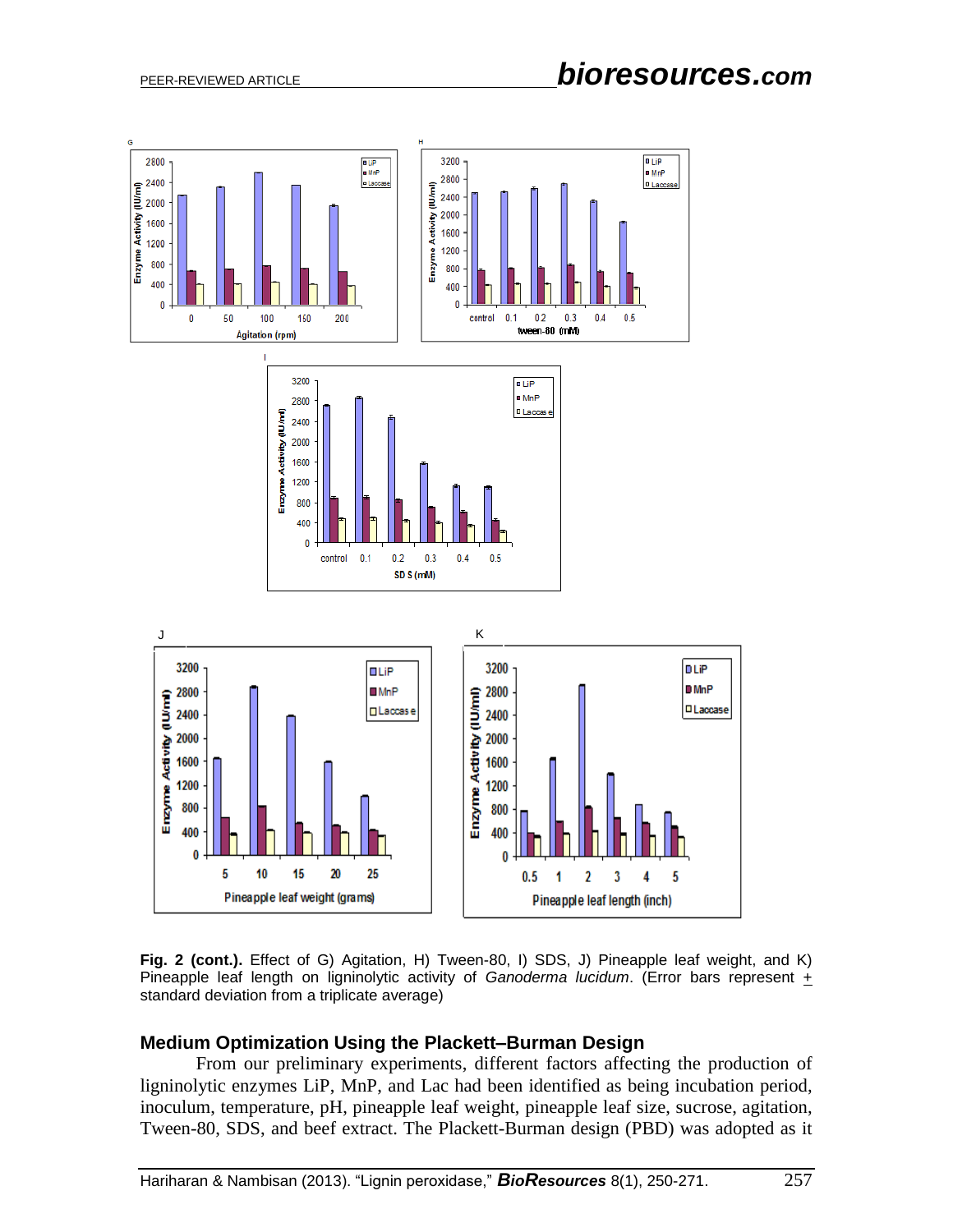aims to select the most important variables in the system that influences overall enzyme productivity (Plackett and Burman 1946). The effects of different medium components on the volumetric activity of LiP, MnP, and Lac were evaluated using a 11 x 12 PBD as detailed in Table 1.

|                               |      | <b>Factor setting</b> |
|-------------------------------|------|-----------------------|
| <b>Experimental Variables</b> | High | Low                   |
| Incubation period (hrs.)      | 24   | 192                   |
| Inoculum (mL)                 |      |                       |
| Temperature (°C)              | 25   | 31                    |
| рH                            | 4    | 6                     |
| Pineapple leaf weight (grams) | 5    | 25                    |
| Pineapple leaf length (inch)  | 0.5  | 5                     |
| Sucrose (%)                   | 5    | 25                    |
| Agitation (rpm)               |      | 200                   |
| Tween-80 (mM)                 | 0.1  | 0.5                   |
| SDS (mM)                      | 0.1  | 0.5                   |
| Beef Extract (%)              | 5    | 25                    |

**Table 1.** Plackett-Burman Design for Medium Optimization, High, and Low Levels of Independent Variables used in Trials

For medium optimization, 12 different trials were made with process variables and LiP, MnP, and Lac activity was measured. The row in the Table 2 represents the 12 different trials and each column represents a different variable.

| <b>Table 2.</b> Plackett-Burman Designs for Medium Optimization, High (+), and Low |  |  |
|------------------------------------------------------------------------------------|--|--|
| (-) Levels and Measured Response                                                   |  |  |

| Run                            |           | <b>Variables</b> |           |           |           |           |           |           |           |           |           | <b>Activity (IU/ml)</b>                                                                                                                                        |        |        |
|--------------------------------|-----------|------------------|-----------|-----------|-----------|-----------|-----------|-----------|-----------|-----------|-----------|----------------------------------------------------------------------------------------------------------------------------------------------------------------|--------|--------|
|                                | A         | В                | С         | D         | Е         | F         | G         | н         |           | J         | K         | LiP                                                                                                                                                            | MnP    | Lac    |
| 1                              |           | $\ddot{}$        | $\ddot{}$ |           | $\ddot{}$ | $\ddot{}$ | $\ddot{}$ |           |           |           | $\ddot{}$ | 2540.96                                                                                                                                                        | 823.48 | 435.57 |
| $\overline{2}$                 | $\ddot{}$ |                  |           |           | $\ddot{}$ |           | $\ddot{}$ | $\ddot{}$ |           | $\ddot{}$ | $\ddot{}$ | 2561.88                                                                                                                                                        | 837.65 | 459.35 |
| 3                              | $\ddot{}$ | ÷                | $\ddot{}$ |           |           |           | $\ddot{}$ |           | $\ddot{}$ | $\ddot{}$ |           | 2602.50                                                                                                                                                        | 898.87 | 497.78 |
| 4                              | $\ddot{}$ | $\ddot{}$        |           | $\ddot{}$ | $\ddot{}$ | $\ddot{}$ |           |           |           | $\ddot{}$ |           | 2574.67                                                                                                                                                        | 844.55 | 464.22 |
| 5                              | $\ddot{}$ | $\ddot{}$        |           |           |           | $\ddot{}$ |           | $\ddot{}$ | $\ddot{}$ |           | $\ddot{}$ | 2606.87                                                                                                                                                        | 900.78 | 502.77 |
| 6                              |           | $\ddot{}$        |           | $\ddot{}$ | $\ddot{}$ |           | $\ddot{}$ | $\ddot{}$ | $\ddot{}$ |           |           | 2520.34                                                                                                                                                        | 810.22 | 414.94 |
| $\overline{7}$                 | $\ddot{}$ |                  | $\ddot{}$ | $\ddot{}$ |           | $\ddot{}$ | $\ddot{}$ | $\ddot{}$ |           |           |           | 2529.43                                                                                                                                                        | 817.11 | 419.47 |
| 8                              |           |                  | $\ddot{}$ |           | $\ddot{}$ | $\ddot{}$ |           | $\ddot{}$ | $\ddot{}$ | $\ddot{}$ |           | 2525.45                                                                                                                                                        | 812.75 | 416.44 |
| 9                              |           | $\ddot{}$        | $\ddot{}$ | $\ddot{}$ |           |           |           | $\ddot{}$ |           | $\ddot{}$ | $\ddot{}$ | 2492.49                                                                                                                                                        | 798.29 | 391.77 |
| 10                             |           |                  |           |           |           |           |           |           |           |           |           | 2511.33                                                                                                                                                        | 808.77 | 406.22 |
| 11                             | $\ddot{}$ |                  | $\ddot{}$ | $\ddot{}$ | ÷         |           |           |           | ÷         |           | $\ddot{}$ | 2597.77                                                                                                                                                        | 895.88 | 492.49 |
| 12                             |           |                  | $\ddot{}$ | $\ddot{}$ |           | $\ddot{}$ | $\ddot{}$ |           | $\ddot{}$ | $\ddot{}$ | $\ddot{}$ | 2590.55                                                                                                                                                        | 891.60 | 489.77 |
| SDS (J), and beef extract (K). |           |                  |           |           |           |           |           |           |           |           |           | Incubation period (A), inoculum (B), temperature (C), pH (D), pineapple leaf<br>weight (E), pineapple leaf size (F), sucrose (G), agitation (H), Tween-80 (I), |        |        |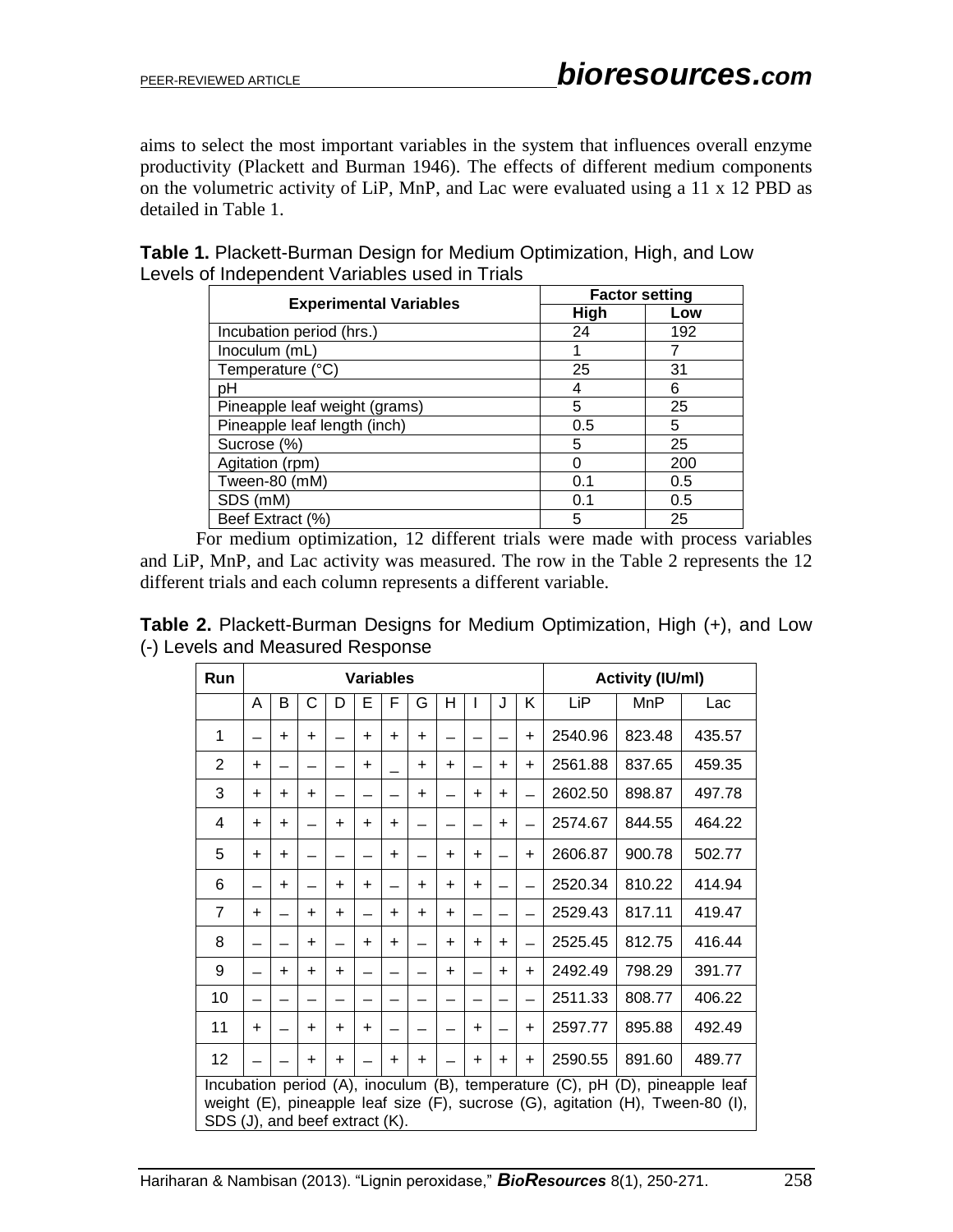From the PBD analysis, incubation period, agitation, and Tween-80 were found to significantly affect the volumetric activity of LiP, MnP, and Lac as compared to other variables. The order of the impact of these components on the LiP, MnP, and Lac activity was: incubation period  $>$  Tween-80  $>$  agitation  $>$  pineapple leaf length  $>$  beef extract for LiP; Tween-80 > incubation period > agitation > beef extract > pineapple leaf weight for MnP; and Lac was incubation period  $>$  Tween-80  $>$  agitation  $>$  beef extract  $>$ temperature for Lac.

# **Optimization of Process Parameters by Response Surface Methodology (RSM)**

## **Box–Behnken Design**

After determining the significant factors for LiP, MnP, and Lac enzyme production, the three most significant factors were selected for optimization by using response surface methodology (RSM). In the present study, Box-Behnken experimental design (BBD) was chosen for finding out the relationship between the response function (LiP, MnP, and Lac activity) and the three selected variables (incubation period, agitation, and Tween-80) designated as  $X_1$ ,  $X_2$ , and  $X_3$ . Each variable for a desired response are represented at two levels namely, "high" and "low" (Table 3). Each selected variable was analyzed at these two levels in a total of 46 runs (Table 4). The behavior of the system is explained by the following quadratic model equation:

$$
Y = \beta_0 + \beta_1 x_1 + \beta_2 x_2 + \beta_3 x_3 + \beta_{11} x_1^2 + \beta_{22} x_2^2 + \beta_{33} x_3^2 + \beta_{12} x_1 x_2 + \beta_{13} x_1 x_3 + \beta_{23} x_2 x_3
$$
Equation (1)

where *Y* is the predicted response;  $\beta_0$  is the mode constant;  $X_1$ ,  $X_2$ ,  $X_3$ ,  $X_4$ , and  $X_5$  are the independent variables;  $\beta_1$ ,  $\beta_2$ ,  $\beta_3$ ,  $\beta_4$ , and  $\beta_5$  are the linear coefficients;  $\beta_{12}$ ,  $\beta_{13}$ ,  $\beta_{15}$ ,  $\beta_{23}$ , *β*24, *β*25, *β*35, *β*35, and *β*<sup>45</sup> are the cross product coefficients, and *β*11, *β*22, *β*33, *β*44, and *β*<sup>55</sup> are the quadratic coefficients (Kwak 2005).

| <b>Experimental Variables</b> | <b>Coded level</b> |      |  |  |  |
|-------------------------------|--------------------|------|--|--|--|
|                               | Low                | High |  |  |  |
| Incubation period (hrs.)      | 24                 | 192  |  |  |  |
| Agitation (rpm)               |                    | 200  |  |  |  |
| Tween-80 (mM)                 | 0.1                | 0.5  |  |  |  |

**Table 3.** The Level of Variables Chosen for Box-Behnken Design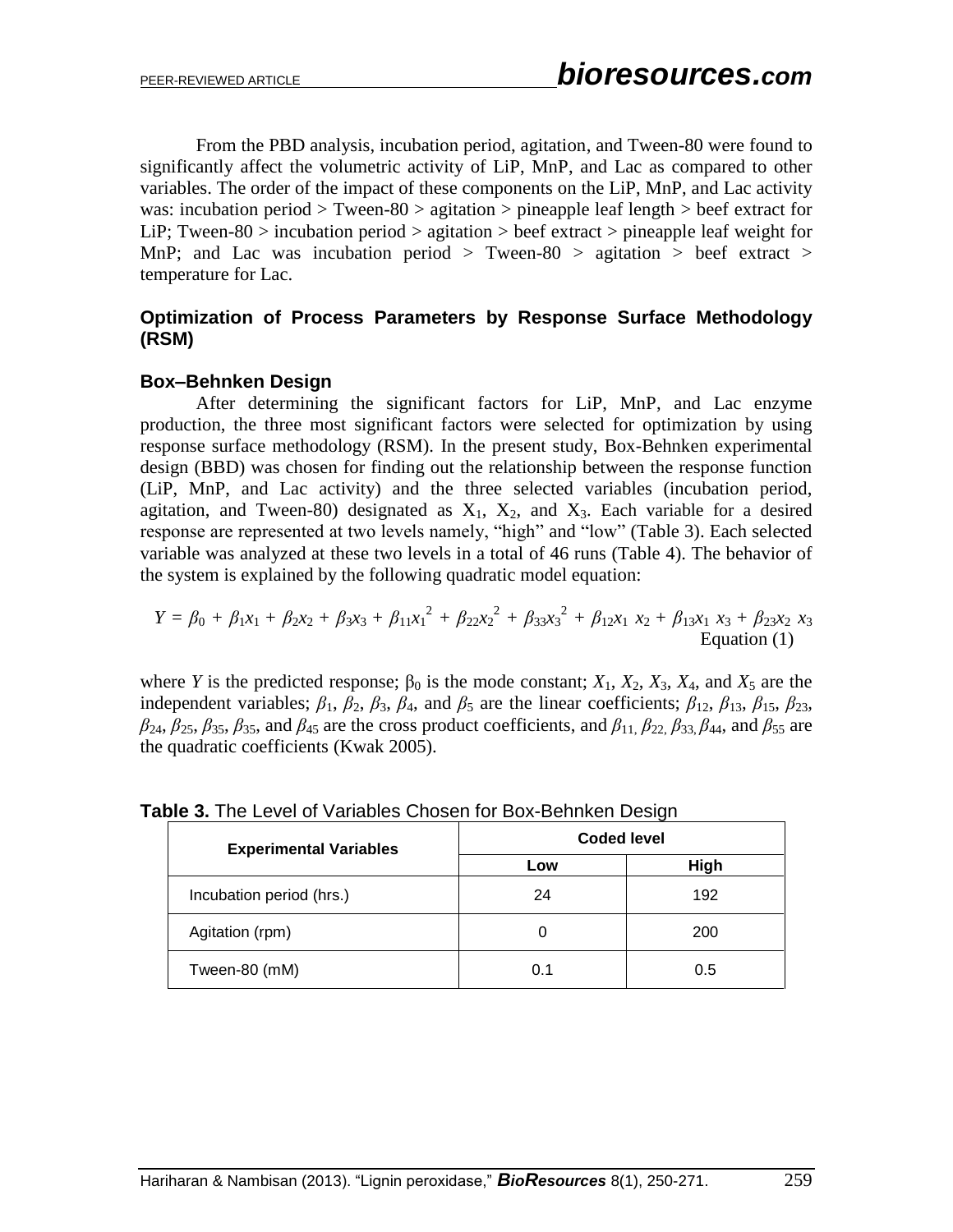|     | ii , and Each Toddollon Dy Odhodonna Edoldam in Oolld Oldio i chnomalion |                    |                      |                                         |                                        |                                                |                                               |                                         |                                        |
|-----|--------------------------------------------------------------------------|--------------------|----------------------|-----------------------------------------|----------------------------------------|------------------------------------------------|-----------------------------------------------|-----------------------------------------|----------------------------------------|
| Run | Incubation<br>period<br>(hrs.)                                           | Agitation<br>(rpm) | Tween-<br>80<br>(mM) | LiP<br>activity<br>(IU/mL)<br>predicted | LiP<br>activity<br>(IU/mL)<br>observed | <b>MnP</b><br>activity<br>(IU/mL)<br>predicted | <b>MnP</b><br>activity<br>(IU/mL)<br>observed | Lac<br>activity<br>(IU/mL)<br>predicted | Lac<br>activity<br>(IU/mL)<br>observed |
|     | 192.00                                                                   | 100                | 0.50                 | 2896.40                                 | 2998.99                                | 892.08                                         | 895.58                                        | 497.98                                  | 498.98                                 |
| 2   | 192.00                                                                   | 0                  | 0.30                 | 2847.92                                 | 2948.14                                | 845.52                                         | 845.05                                        | 460.75                                  | 461.78                                 |
| 3   | 108.00                                                                   | 200                | 0.10                 | 2693.72                                 | 2796.54                                | 694.59                                         | 697.62                                        | 290.21                                  | 292.25                                 |
| 4   | 108.00                                                                   | 100                | 0.30                 | 2747.23                                 | 2835.43                                | 756.72                                         | 745.92                                        | 363.56                                  | 353.97                                 |
| 5   | 108.00                                                                   | 100                | 0.30                 | 2731.80                                 | 2857.35                                | 742.07                                         | 759.22                                        | 349.48                                  | 367.76                                 |
| 6   | 108.00                                                                   | 100                | 0.30                 | 2755.48                                 | 2841.66                                | 764.55                                         | 768.39                                        | 370.43                                  | 379.90                                 |
| 7   | 24.00                                                                    | $\Omega$           | 0.30                 | 2667.84                                 | 2771.39                                | 681.79                                         | 681.19                                        | 293.48                                  | 292.23                                 |
| 8   | 108.00                                                                   | 0                  | 0.50                 | 2716.97                                 | 2814.15                                | 718.63                                         | 715.60                                        | 321.15                                  | 319.11                                 |
| l9  | 24.00                                                                    | 200                | 0.30                 | 2747.00                                 | 2846.77                                | 751.42                                         | 751.89                                        | 360.58                                  | 359.54                                 |
| 10  | 192.00                                                                   | 100                | 0.10                 | 2797.99                                 | 2898.73                                | 780.06                                         | 776.43                                        | 389.31                                  | 386.03                                 |
| 11  | 192.00                                                                   | 200                | 0.30                 | 2836.77                                 | 2933.22                                | 838.95                                         | 839.55                                        | 448.30                                  | 449.55                                 |
| 12  | 24.00                                                                    | 100                | 0.50                 | 2720.32                                 | 2819.58                                | 710.01                                         | 713.64                                        | 320.08                                  | 323.36                                 |
| 13  | 108.00                                                                   | 100                | 0.30                 | 2750.07                                 | 2808.44                                | 759.52                                         | 709.47                                        | 366.42                                  | 315.99                                 |
| 14  | 108.00                                                                   | 200                | 0.50                 | 2807.91                                 | 2908.87                                | 811.13                                         | 807.03                                        | 408.15                                  | 405.9                                  |
| 15  | 108.00                                                                   | 100                | 0.30                 | 2731.80                                 | 2907.45                                | 742.07                                         | 814.59                                        | 349.48                                  | 414.5                                  |
| 16  | 24.00                                                                    | 100                | 0.10                 | 2704.22                                 | 2801.63                                | 710.87                                         | 707.37                                        | 312.22                                  | 311.22                                 |
| 17  | 108.00                                                                   | $\Omega$           | 0.10                 | 2716.65                                 | 2815.69                                | 724.02                                         | 728.12                                        | 322.56                                  | 324.81                                 |

**Table 4.** Box-Behnken Design Matrix for Optimization of 3 Parameters for LiP, MnP, and Lac Production By *Ganoderma Lucidum* In Solid State Fermentation

Based on BBD analysis, the second-order polynomial expressions for LiP, MnP, and Lac activity were obtained as the equations given below:

LiP activity (IU/mL) =  $2750.07 + 67.46X_1 + 17.00X_2 + 28.62X_3 - 22.58X_1X_2 + 20.58X_1$  $X_3 + 28.47X_2X_3 + 35.37X_1^2 - 10.55X_2^2 - 5.70X_3^2$ Equation (2)

MnP activity (IU/mL) = 759.52 + 62.82*X<sup>1</sup>* + 15.77*X<sup>2</sup>* + 27.79*X3*- 19.05*X1X<sup>2</sup>* + 28.22*X<sup>1</sup>*  $X_3 + 30.48X_2X_3 + 28.03X_1^2 - 8.13X_2^2 - 14.30X_3^2$  Equation (3)

Lac activity (IU/mL) =  $366.42 + 63.75X_1 + 13.66X_2 + 29.13X_3 - 19.89X_1X_2 + 25.20X_1X_3$  $+ 29.84X_2X_3 + 34.37X_1^2 - 10.01X_2^2 - 20.89X_3^2$ Equation (4)

To validate the statistical results and the model equation, ANOVA was conducted as shown in Table 5, 6, and 7. The *F*-value is a measure of variation of the data about the mean. Generally, the calculated *F*-value should be several times greater than the tabulated value, if the model is a good prediction of their experimental results, and the estimated factors effects are real (Datta and Bannerjee 2004). The *P-*value serves as a tool for checking the significance of each of the coefficients. The variables with low probability levels contribute to the model, whereas the others can be neglected and eliminated from the model. Values of  $P > F$  less than 0.0500 indicate model terms are significant (Khuri and Cornell 1993). In addition, the coefficients of determination, R-squared gives information about the goodness of fit of the model. For a good statistical model, the Rsquared value should be close to unity. A value of R-squared greater than 0.75 means that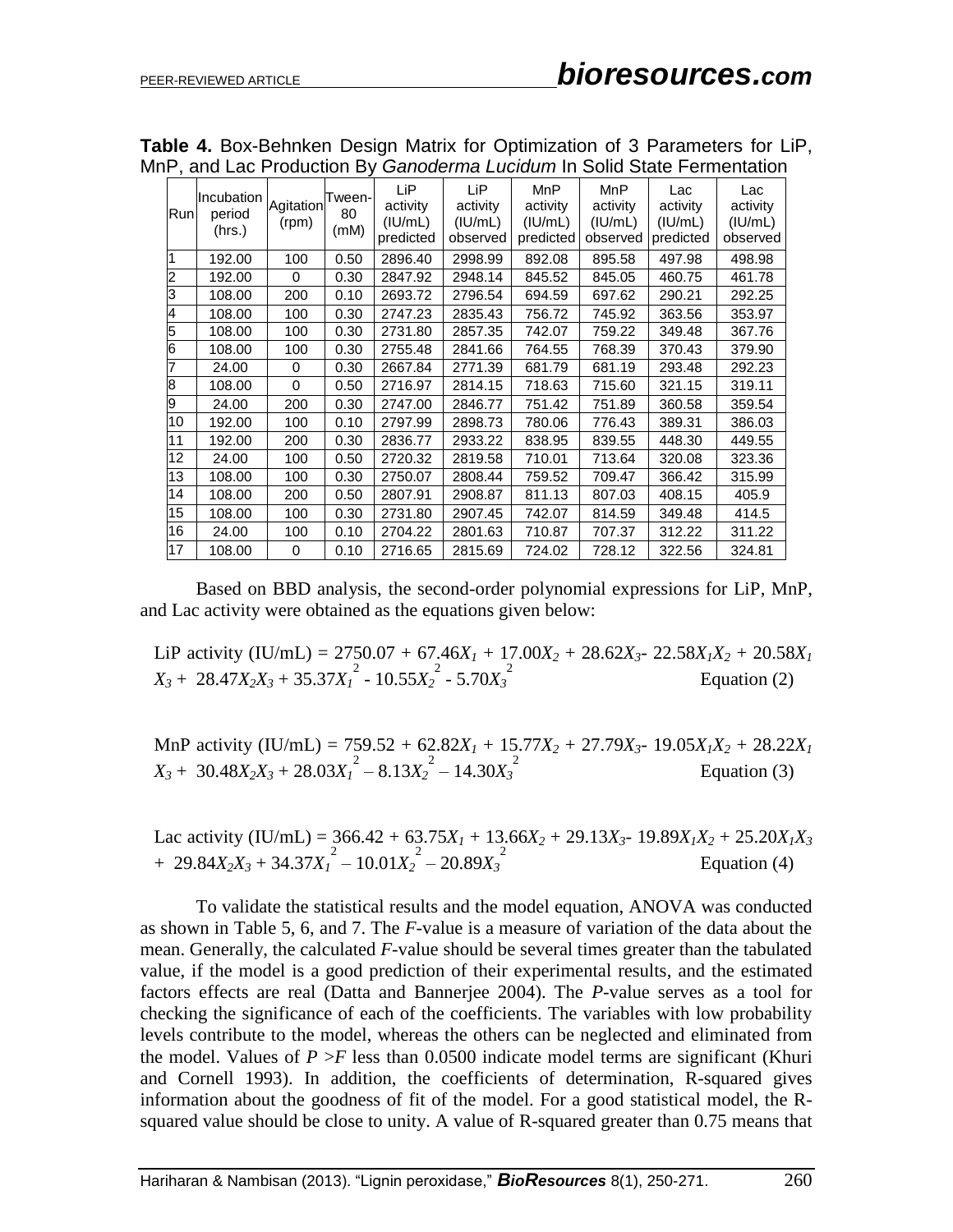more than 75 percent of the variation in the response variable can be explained by explanatory variable and it indicates the aptness of the model (Chauhan and Gupta 2004). In the present study, high *F-*values and non significant lack-of-fit for LiP, MnP, and Lac indicated that model was a good fit. The R-squared for LiP, MnP, and Lac were 0.9144, 0.8986, and 0.9135, respectively, which further ensures a satisfactory adjustment of the quadratic model to the experimental data. The predicted R-squared is also in reasonable agreement with the adjusted R-squared value.

|                           | Table 5. Analysis of Variance for Lip Production by Ganoderma lucidum using |
|---------------------------|-----------------------------------------------------------------------------|
| Box-Behnken Design Matrix |                                                                             |

| Source      | Sum of<br>squares                                                 | Degree of<br>freedom | Mean<br>square | F-value | P > F  | R-square |  |  |  |  |
|-------------|-------------------------------------------------------------------|----------------------|----------------|---------|--------|----------|--|--|--|--|
| Model       | 57917.56                                                          | 9                    | 6435.28        | 8.31    | 0.0054 | 0.9144   |  |  |  |  |
| Lack of fit | 57.57                                                             | 3                    | 19.19          | 0.014   | 0.9973 |          |  |  |  |  |
| Pure Error  | 5363.58                                                           | 4                    | 1340.89        |         |        |          |  |  |  |  |
|             | R-Squared (predicted) = $0.8531$ ; R-Squared(adjusted) = $0.8044$ |                      |                |         |        |          |  |  |  |  |

| <b>Table 6.</b> Analysis of Variance for Mnp Production by Ganoderma lucidum using |  |  |  |  |
|------------------------------------------------------------------------------------|--|--|--|--|
| Box-Behnken Design Matrix                                                          |  |  |  |  |

| Source            | Sum of<br>squares                                                 | Degree of<br>freedom | Mean<br>square | F-value | P > F  | R-square |  |  |  |  |
|-------------------|-------------------------------------------------------------------|----------------------|----------------|---------|--------|----------|--|--|--|--|
| Model             | 52318.37                                                          | 9                    | 5813.15        | 6.89    | 0.0093 | 0.8986   |  |  |  |  |
| Lack of fit       | 104.06                                                            | 3                    | 34.69          | 0.024   | 0.9942 |          |  |  |  |  |
| <b>Pure Error</b> | 5801.43                                                           | 4                    | 1450.36        |         |        |          |  |  |  |  |
|                   | R-Squared (predicted) = $0.8157$ ; R-Squared(adjusted) = $0.7682$ |                      |                |         |        |          |  |  |  |  |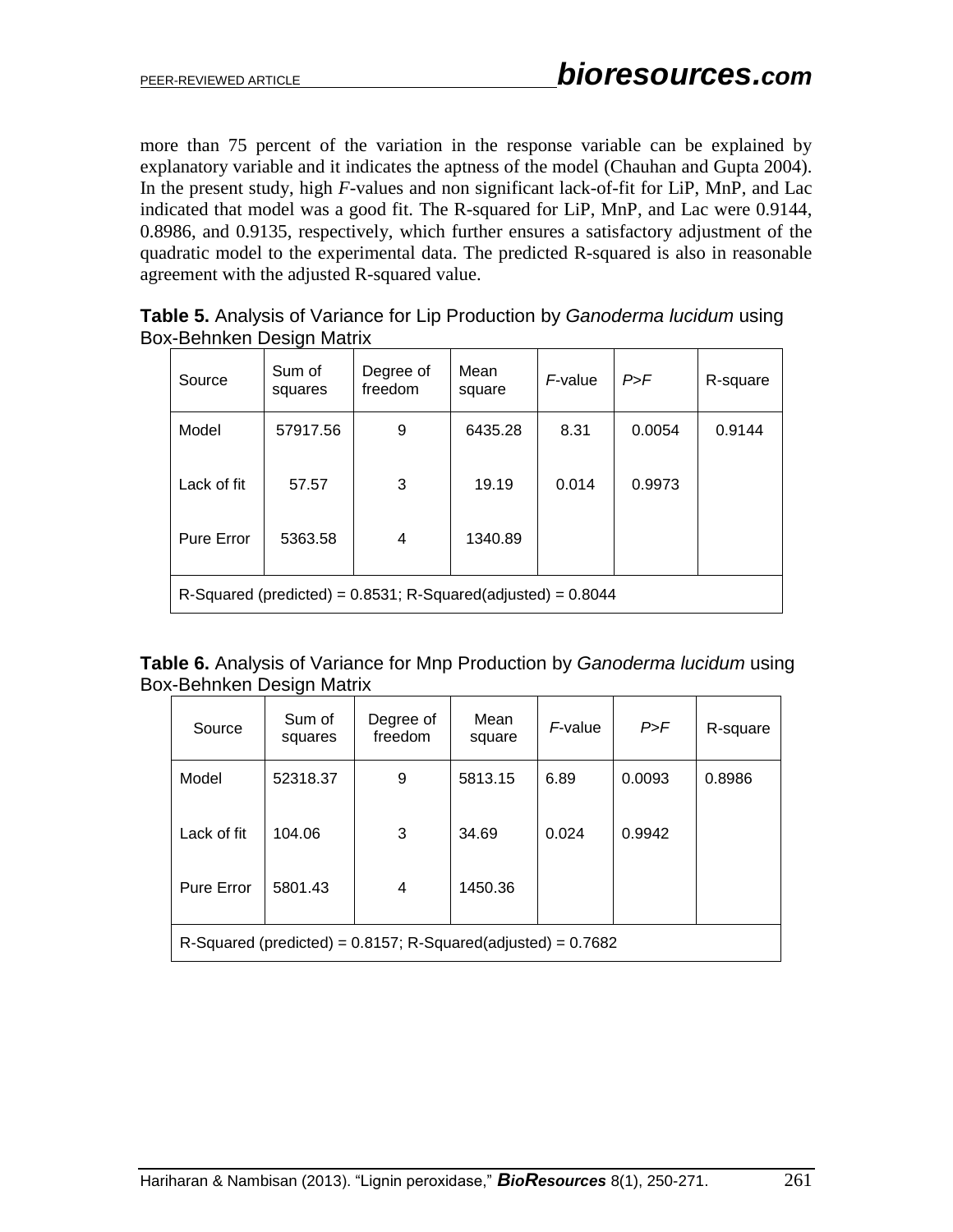| Source            | Sum of<br>squares                                                 | Degree of<br>freedom | Mean<br>square | F-value | P > F  | R-square |  |  |  |
|-------------------|-------------------------------------------------------------------|----------------------|----------------|---------|--------|----------|--|--|--|
| Model             | 55350.52                                                          | 9                    | 6150.06        | 8.21    | 0.0056 | 0.9135   |  |  |  |
| Lack of fit       | 47.23                                                             | 3                    | 15.74          | 0.012   | 0.9979 |          |  |  |  |
| <b>Pure Error</b> | 5193.38                                                           | 4                    | 1298.34        |         |        |          |  |  |  |
|                   | R-Squared (predicted) = $0.8536$ ; R-Squared(adjusted) = $0.8023$ |                      |                |         |        |          |  |  |  |

| Table 7. Analysis of Variance for Lac Production by Ganoderma lucidum using |  |  |  |  |  |
|-----------------------------------------------------------------------------|--|--|--|--|--|
| Box-Behnken Design Matrix                                                   |  |  |  |  |  |

From the BBD analysis, the optimal values obtained were 0.5mM Tween-80, 191.41 hrs incubation period and 199.31 rpm agitation for LiP, 0.49mM Tween-80, 191.36 hrs incubation period and 190.39 rpm agitation for MnP, and 0.5 mM Tween-80, 191.45 hrs incubation period and 152.96 rpm agitation for Lac. At these optimal conditions, the predicted volumetric activity of LiP, MnP, and Lac was 3007.23 IU/mL, 907.53 IU/mL, 506.68 IU/mL, respectively. To determine the validity of the predicted values, the experiments were performed at the above optimal conditions. The volumetric activity of LiP, MnP, and Lac from the experiments was  $2885.59 \pm 65.2$  IU/mL, 889.71  $\pm$ 46.6 IU/mL, and 472.31  $\pm$  41.2 IU/mL, respectively; the predicted values were in good agreement with the experimental values.

The response surface plots of incubation period, agitation, and Tween-80 (Figs. 3, 4, and 5) revealed that the volumetric activity of LiP, MnP, and Lac was strongly dependent on the three parameters selected from the Box Behnken design. The activity of the ligninolytic enzymes was found to increase when one parameter was fixed at its optimal value and the other two parameters were increased. For instance, when agitation was fixed at its optimal value, an increase in incubation period or Tween-80 elicited a concomitant increase in LiP, MnP, and Lac activity.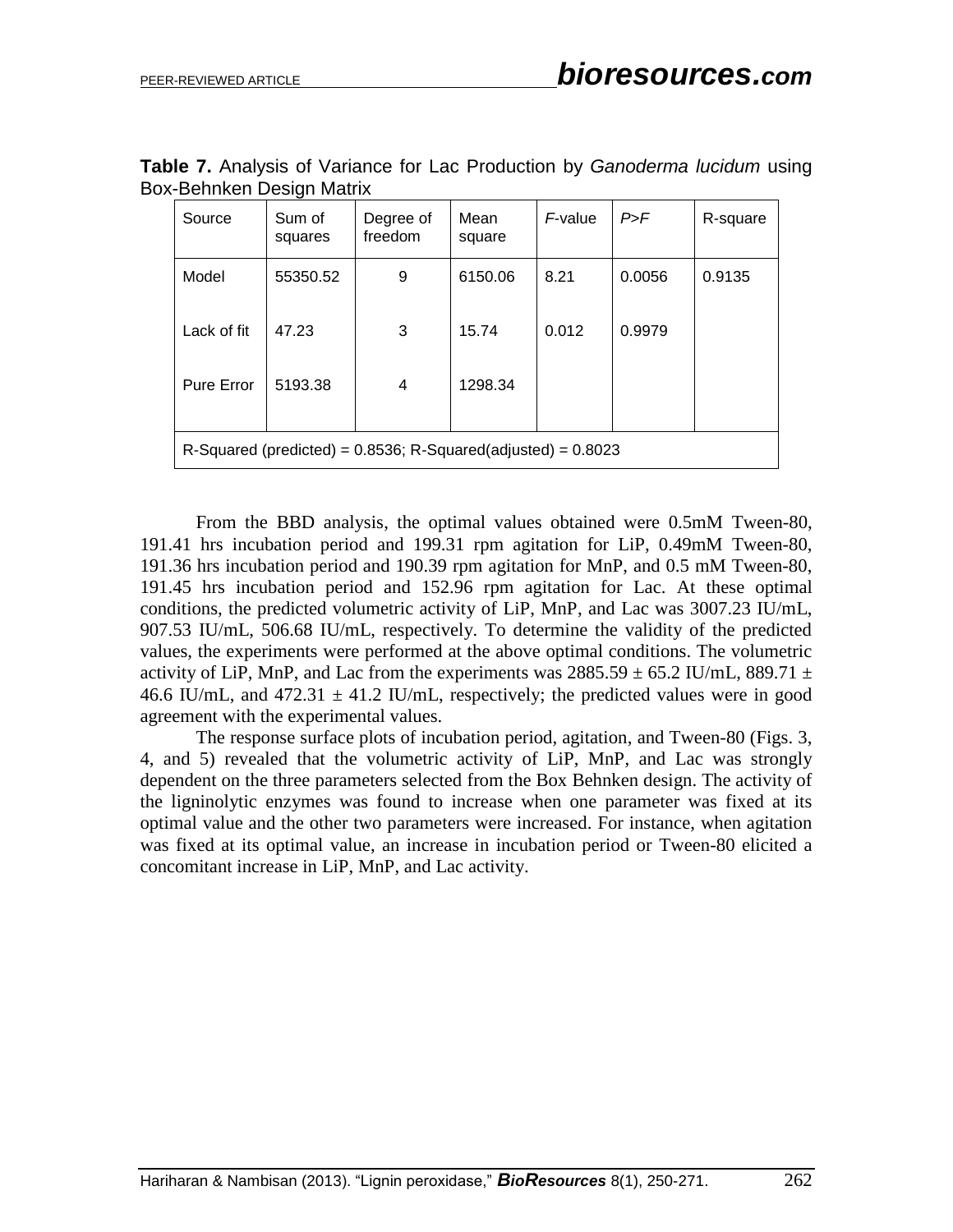

**Fig. 3.** Response surface plots of the interaction between three selected variables and the LiP activity of *Ganoderma lucidum*: agitation and incubation period with a fixed concentration of Tween-80 at 0.3 mM, agitation, and Tween-80 with a fixed concentration of incubation period at 108 hrs, incubation period and Tween-80 with a fixed concentration of agitation at 100 rpm.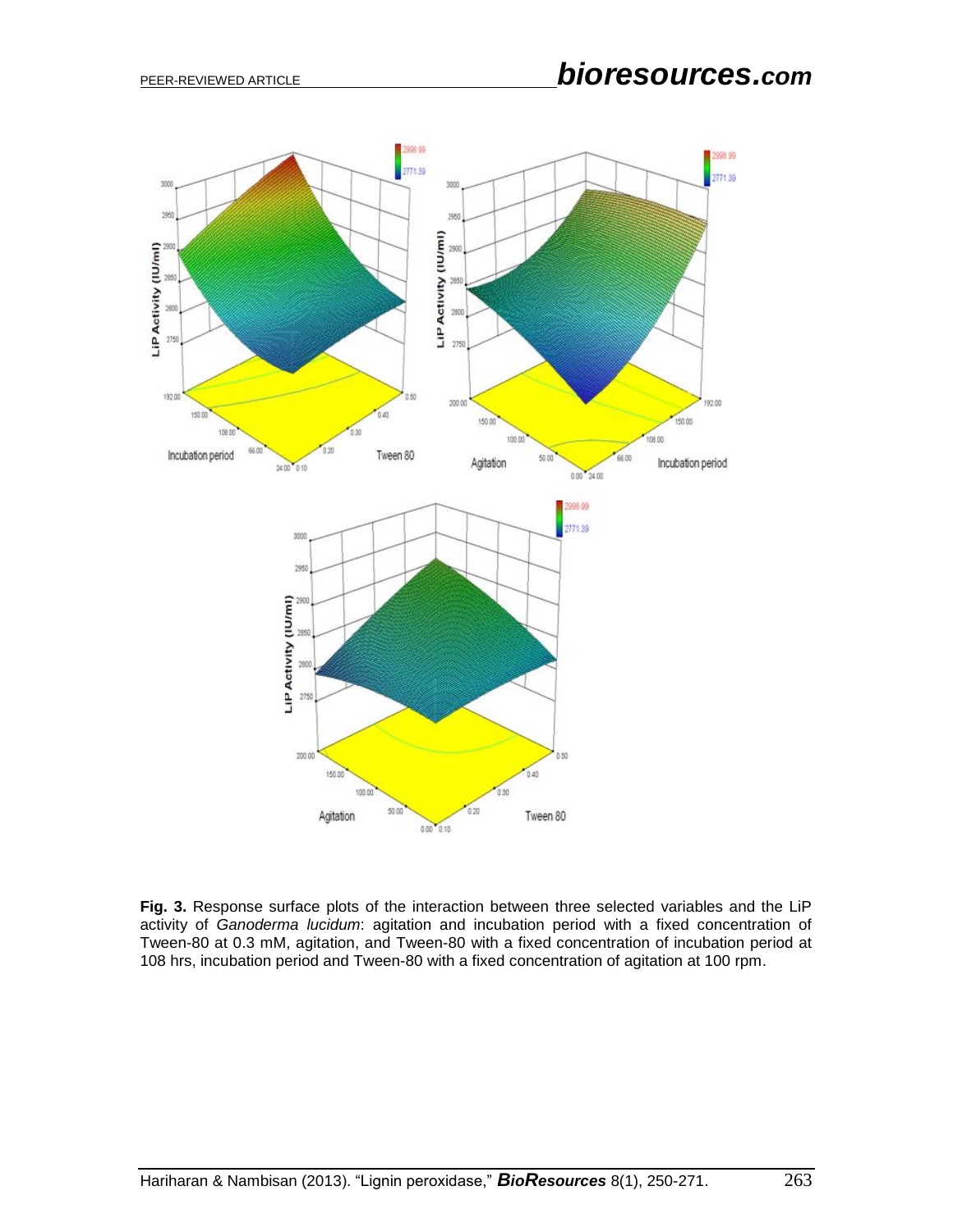

**Fig. 4.** Response surface plots of the interaction between three selected variables and the MnP activity of *Ganoderma lucidum*: agitation and incubation period with a fixed concentration of Tween-80 at 0.3 mM, agitation, and Tween-80 with a fixed concentration of incubation period at 108 hrs incubation period and Tween-80 with a fixed concentration of agitation at 100 rpm.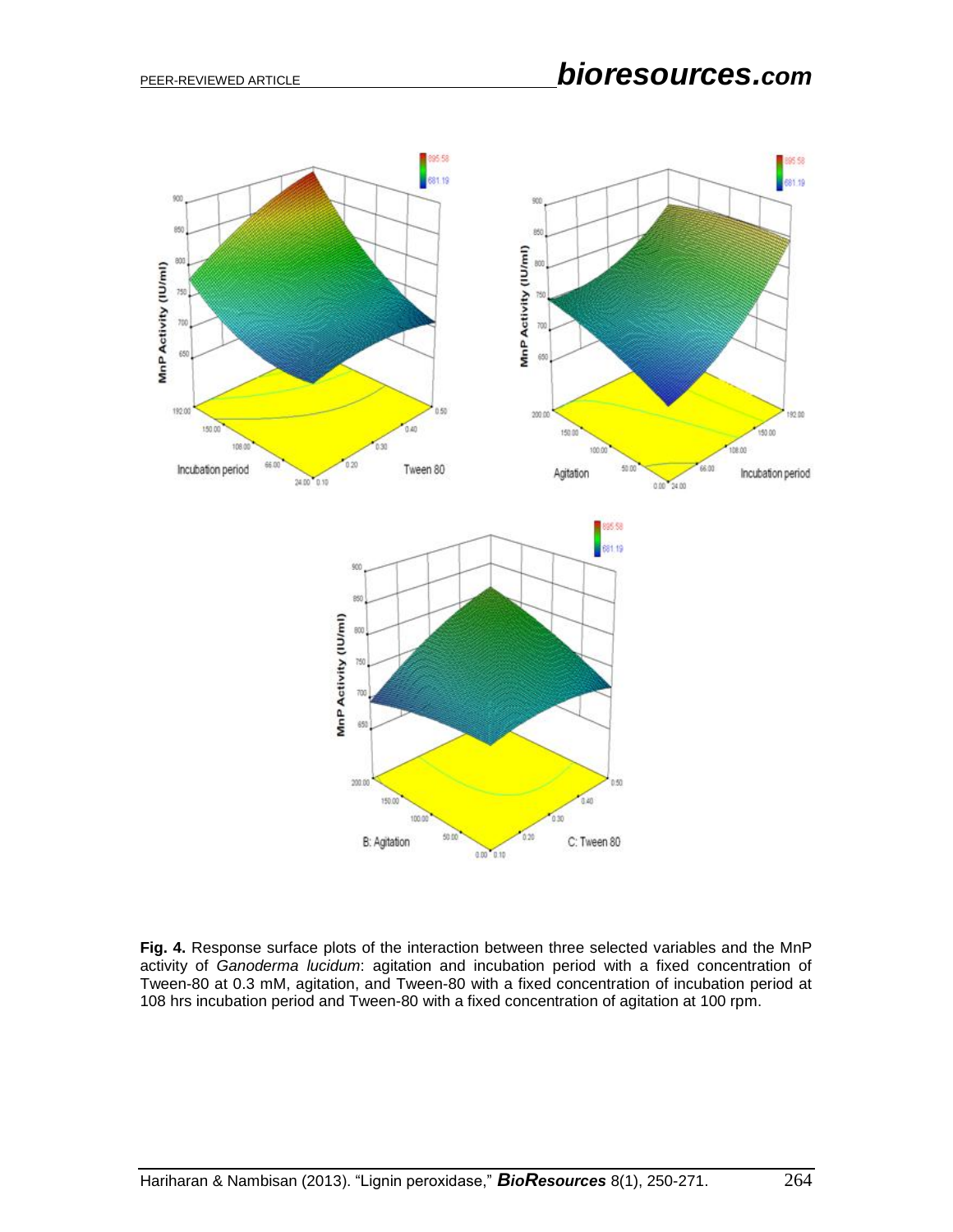

**Fig. 5.** Response surface plots of the interaction between three selected variables and the Lac activity of *Ganoderma lucidum*: agitation and incubation period with a fixed concentration of Tween-80 at 0.3 mM, agitation, and Tween-80 with a fixed concentration of incubation period at 108 hrs, incubation period and Tween-80 with a fixed concentration of agitation at 100 rpm.

Ligninolytic enzymes have been reported to be produced by several basidiomycetous fungi including *Ganoderma lucidum* (D'Souza *et al.* 1999; Silva *et al.* 2005). As summarized in Table 8, enzyme production depends apparently on the fungal species as well as the substrate used for SSF. For instance, Asgher *et al.* (2010) observed that enzyme production using a strain of *Ganoderma lucidum* was dependent on the substrate, being higher in rice straw than in wheat straw, corn stover, banana stalk, and sugarcane bagasse. To the best of our knowledge, this is the first report of the pineapple leaf substrate for ligninase enzyme production. As can be seen from Table 8, LiP and Lac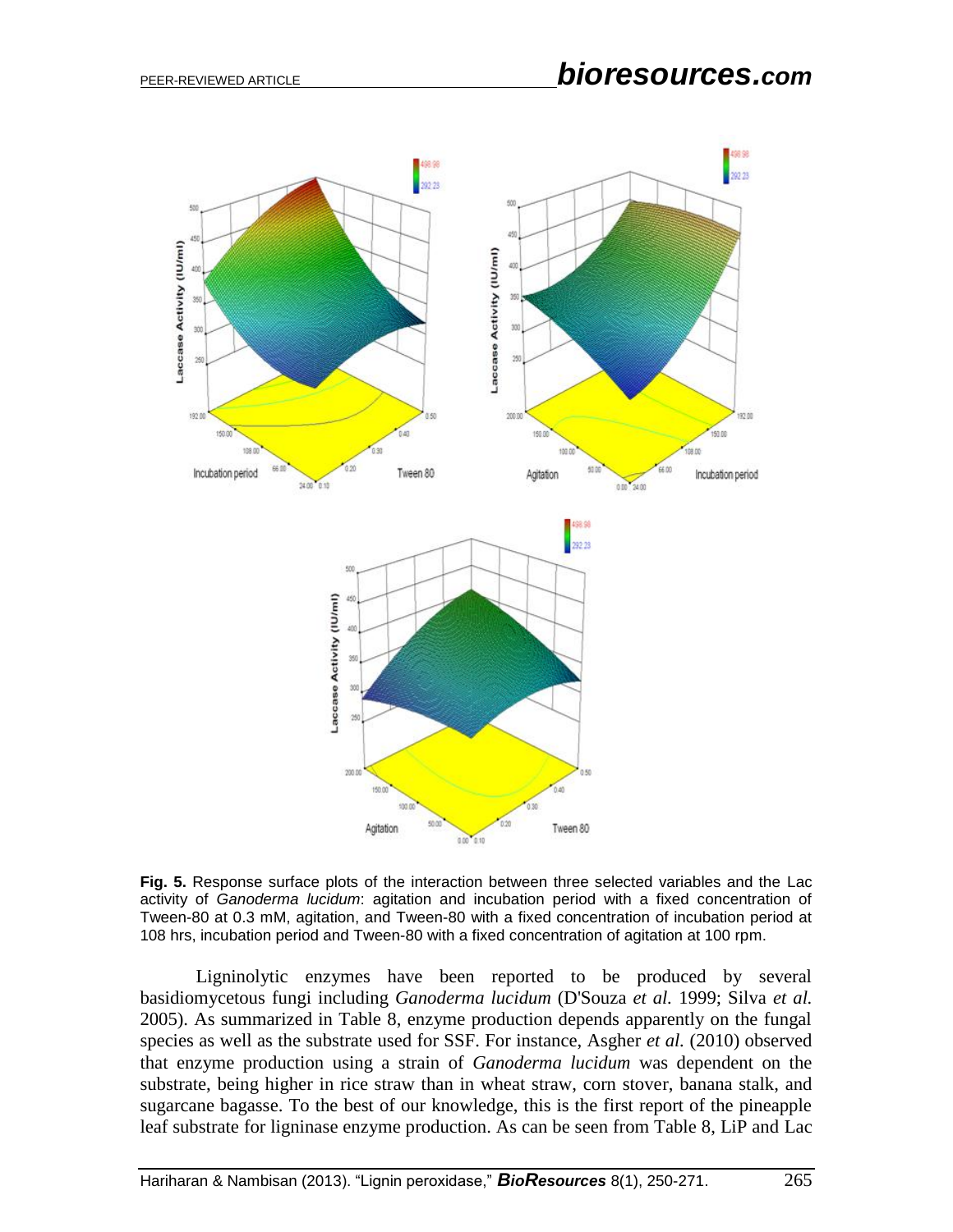production was higher in *Ganoderma lucidum* with pineapple leaf substrate than other agriwaste substrates. However, this LiP and Lac production is lower than that reported from *Phanerochaete chrysosporium* by Nakamura *et al.* (1997) and *Pleurotus ostreatus* by Mazumder *et al.* (2009). Also, the *Ganoderma lucidum* used in this study produced lower amounts of MnP than other reported strains.

Optimization of ligninolytic enzyme production by SSF from different organisms has been achieved by various workers (Bak *et al.* 2009; Kumar and Mishra 2011) using the Box-Behnken experimental design. The present study is the first report of the culture conditions for LiP, MnP, and Lac production from *Ganoderma lucidum* on pineapple leaf substrate using the Box-Behnken design. The study indicates that the three major factors influencing enzyme production are incubation period, agitation, and surfactant (Tween-80) concentration. It has been reported that time period of incubation influences maximum ligninolytic enzyme production in white-rot fungi depending on the genetic variation among the strains, as well as nature and composition of the substrates used (Heinzkill *et al.* 1998; Giardina *et al.* 2000; Patel *et al.* 2009). Surfactants have been found to enhance microbial growth in SSF by promoting the penetration of water into the solid substrate matrix leading to an increase in exposed surface area (Asgher *et al.* 2006). However, increasing the surfactant concentration can also have inhibitory effect in ligninolytic enzyme production on *Ganoderma lucidum* (Asgher *et al.* 2010). Providing appropriate agitation conditions is a key factor in SSF for enzyme production and it largely depends on the resistance of the fungus to mechanical agitation (Rodriguez, Couto and Sanroman 2005).

| Organism                        | <b>Substrates</b>                            |                       | <b>Enzyme activities (IU/mL)</b> |                          | <b>Reference</b>          |
|---------------------------------|----------------------------------------------|-----------------------|----------------------------------|--------------------------|---------------------------|
| Ganoderma<br>lucidum            | <b>Rice straw</b>                            | 2185 <sup>+</sup> 1.7 | 1972 <u>+</u> 1.4                | $338.4 + 2.8$            | Asgher et al.<br>2010     |
| Ganoderma<br>lucidum            | Corn cobs                                    | 2807                  | ND.                              | <b>ND</b>                | Mehboob et<br>al. 2011    |
| Ganoderma<br>lucidum            | Wheat straw                                  | 1201.1                | 1131                             | 100.4                    | Asgher et al.<br>2010     |
| Ganoderma<br>lucidum            | Corn stove                                   | 466.7                 | 347.4                            | 20.1                     | Asgher et al.<br>2010     |
| Ganoderma<br>lucidum            | Banana stalk                                 | 1193.5                | 1022.5                           | 249.7                    | Asgher et al.<br>2010     |
| Ganoderma<br>lucidum            | Sugarcane bagasse                            | 486.7                 | 416.8                            | 192.1                    | Asgher et al.<br>2010     |
| Ganoderma<br>lucidum            | Pineapple leaves                             | 2885.59+65.2          | 889.71+46.6                      | 472.31 <sub>±</sub> 41.2 | This study                |
| Schizophyllum<br>commune IBL-06 | Banana stalks                                | 2688                  | 3637                             | 331                      | Irshad and<br>Asgher 2011 |
| Pleurotus<br>ostreatus          | Polyurethane foam                            | ND.                   | ND.                              | 3X10 <sup>5</sup>        | Mazumder et<br>al. 2009   |
| Phanerochaete<br>chrysosporium  | Polyurethane foam                            | 3800                  | <b>ND</b>                        | <b>ND</b>                | Nakamura et<br>al. 1997   |
| Phanerochaete<br>chrysosporium  | <b>Rice straw</b>                            | <b>ND</b>             | 2630.8 $+$<br>89.2               | <b>ND</b>                | Bak et al.<br>2009        |
| White-rot fungus<br>(WRF-1)     | Cyanobacterial bio-<br>mass, groundnut shell | <b>ND</b>             | <b>ND</b>                        | 384.15                   | Kumar and<br>Mishra 2011  |

**Table 8.** Comparison of Lip, Mnp, and Lac Production of this Study with Previous **Studies**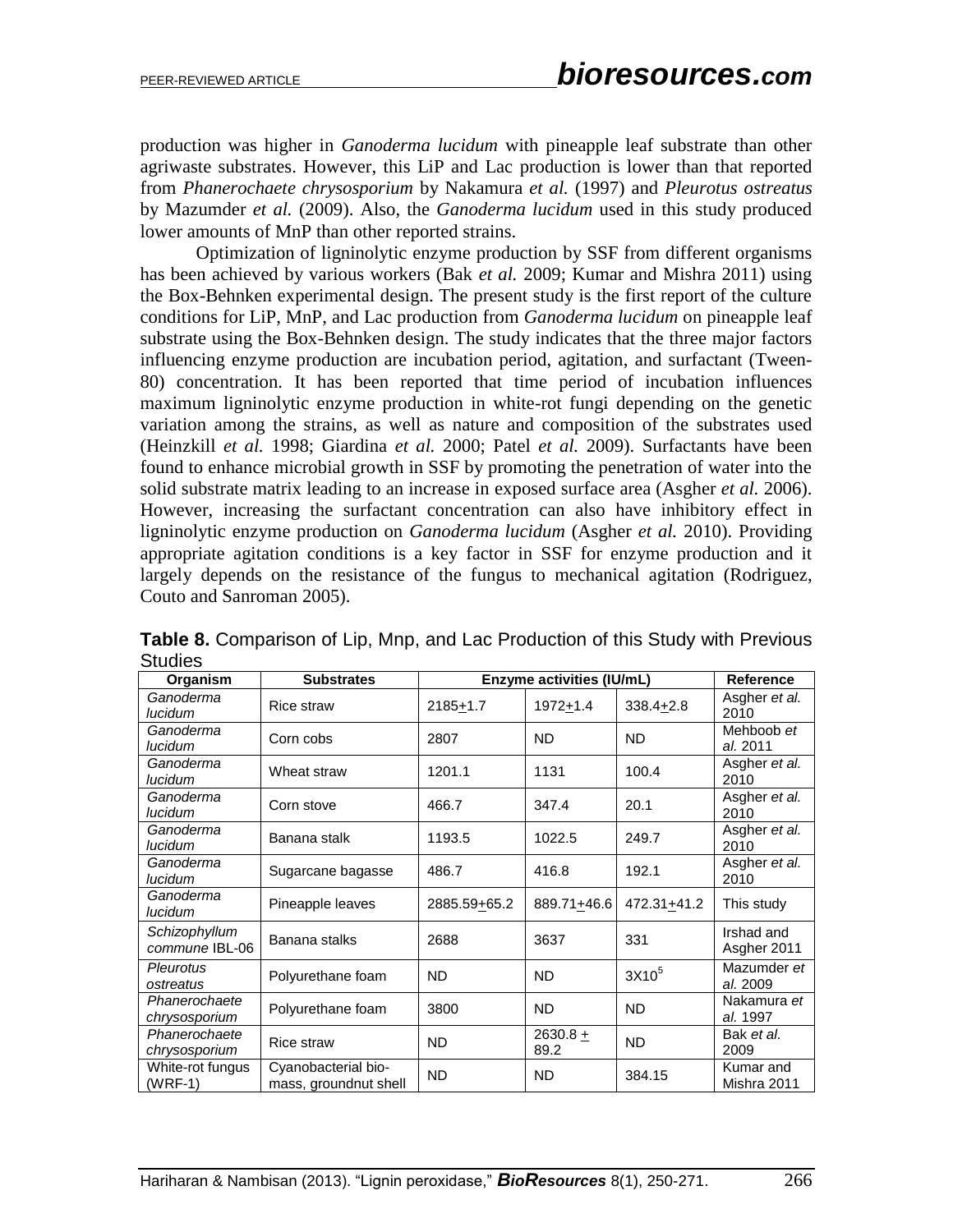# **Lignin Degradation**

Pineapple leaves are currently an underutilized agriwaste (Abdul Khalil *et al.* 2006). Although a rich source of fibres suitable for textile and paper industries, the extraction of fibres is reported to be uneconomical (Banik *et al.* 2011). In our own experience, extraction of fibres by alkali digestion has been unsatisfactory as the thick insoluble leaf cuticle contributes to the high content of shives. Microbial retting for fibre extraction has been suggested as an environmentally friendly and economical alternative to chemical extraction (Maciel *et al.* 2010). Lignin degradation by white-rot fungi in relation to various biotechnical applications such as bio-pulping, bio-bleaching, treating of pulp mill effluents, and soil bio-remediation has been studied (Akhtar *et al.* 1992, 1998; Lamar *et al.* 1992; Messner and Srebotnik 1994), and many species of white-rot fungi have been found to degrade lignin efficiently (Hatakka 1994).

In the present study, the chemical composition of the pineapple leaf fibre **(**PALF) obtained after 120 hrs incubation with *Ganoderma lucidum* indicated that the ligninolytic enzymes produced by the fungus were effective in reducing the lignin content in the leaves. The Klason lignin estimation revealed significant lignin degradation in the sample treated with *Ganoderma lucidum* as compared to the untreated control. There was an approximate 15% decrease in the amount of lignin in the fungal-treated sample after 120 hrs incubation under SSF. Pectin degradation was also seen in the control and treated sample. However, there was not much difference in the cellulose and hemicelluloses content of both the control and treated sample (Table 9).

| <b>Components</b> | <b>Control Sample (%)</b> | Treated Sample (%) |
|-------------------|---------------------------|--------------------|
| Cellulose         | 60.28                     | 58.8               |
| Hemicellulose     | 2.93                      | 2.87               |
| Pectin            | 2.6                       | 1.2                |
| Lignin            | 32.4                      | 17.1               |

**Table 9.** Chemical Composition of Pineapple Leaf Before and After Fungal **Treatment** 

# **CONCLUSIONS**

- 1. This study reported the isolation of ligninase-producing-basidiomycete fungus *Ganoderma lucidum* and culture of the same by solid state fermentation using pineapple leaf agriwaste as substrate.
- 2. Enhanced production of lignin peroxidase, as well as Lac from *Ganoderma lucidum,* was achieved under SSF through optimization of different process parameters by Box–Behnken experimental design.
- 3. Degradation of lignin in fungal-treated pineapple leaf sample was confirmed through a quantitative method.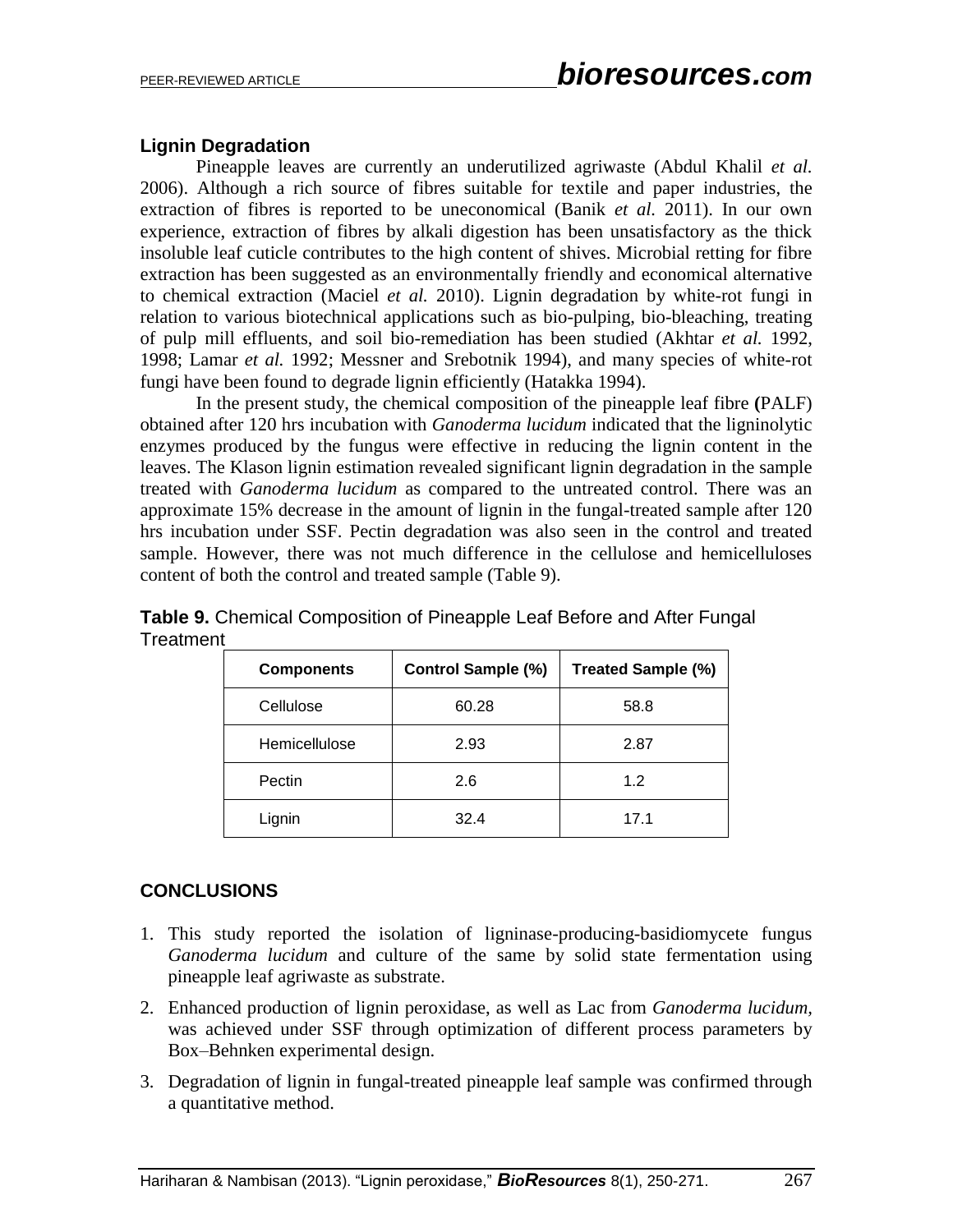# **ACKNOWLEDGMENTS**

The authors are grateful for financial support from the Cochin University of Science and Technology (Kerala, India).

# **REFERENCES CITED**

- Abdul Khalil, H. P. S., Siti Alwani, M., and Mohd Omar, A. K. (2006). "Cell walls of tropical fibers," *BioResources* 1(2), 220-232.
- Akhtar, M., Blanchette, R. A., Myers, G. C., and Kirk, T. K. (1998). *An overview of biomechanical pulping research*, Young, R. A., and Akhtar, M, eds., Environmentally friendly technologies for the pulp and paper industry, Wiley, Newyork.
- Akhtar, M., Alam, K., and Chowdhry, M. A. (1992). "Genotypic and Phenotypic correlation studies of yield and other morphological characters in *Triticum aestivum*  L," *J. Agric. Res*. 30(3), 301-305.
- Arockiasamy, S., Krishnan, I. P. G., Anandakrishnan N., Seenivasan S., Sambath A., and Venkatasubramani, J. P. (2008). "Enhanced production of Lac from *Coriolus versicolor* NCIM 996 by nutrient optimization using response surface methodology," *Appl Biochem Biotechnol* 151(2-3), 371-379.
- Asgher, M., Asad, M. J., and Legge, R. L. (2006). "Enhanced lignin peroxidase synthesis by *Phanerochaete chrysosporium* in solid state bioprocessing of a lignocellulosic substrate." *World J. Microbiol. Biotechnol.* 22(5), 449-453.
- Asgher, M., Sharif, Y., and Bhatti, H. N. (2010). "Enhanced production of ligninolytic enzymes by *Ganoderma lucidum* IBL-06 using lignocellulosic agricultural wastes," *Inter. J. Chem. Reactor Eng.* 8(1), 1-17.
- Bak, J. S., Ko, J. K., Choi, I.-G., Park, Y. -C., Seo, J.-H., and Kim, K. H. (2009). "Fungal pretreatment of lignocellulose by *Phanerochaete chrysosporium* to produce ethanol from rice straw," *Biotechnol Bioeng.* 104(3), 471-82.
- Banik, S., Nag, D., and Debnath, S. (2011). "Utilization of pineapple leaf agro-waste for extraction of fibre and the residual biomass for vermicomposting," *Indian Journal of Fibre & Textile Research* 36(2), 172-177.
- Berovic, M., Habijanic, J., Zore, I., Wraber, B., Hodzar, D., Boh, B., and Pohleven, K. (2003). "Submerged cultivation of *Ganoderma lucidum* biomass and immunostimulatory effects of fungal polysaccharides," *J. Biotech.* 103(1), 77-86.
- Bhattacharya, S. S., and Banerjee R. (2008). "Lac mediated biodegradation of 2,4 dichlorophenol using response surface methodology," *Chemosphere* 73(1), 81-85.
- Blanchette, R. A. (1991). "Delignification by wood-decay fungi," *Annu. Rev. Phytopathol.* 29, 381-398.
- Chauhan, B., and Gupta, R. (2004). "Application of statistical experimental design for optimization of alkaline protease production from *Bacillus* sp. RGR-14," *Process Biochem.* 39(12), 2115-2122.
- Datta, J. R., and Bannerjee, R. (2004). "Optimization of culture parameters for extracellular protease production from a newly isolated *Pseudomonas* sp. using response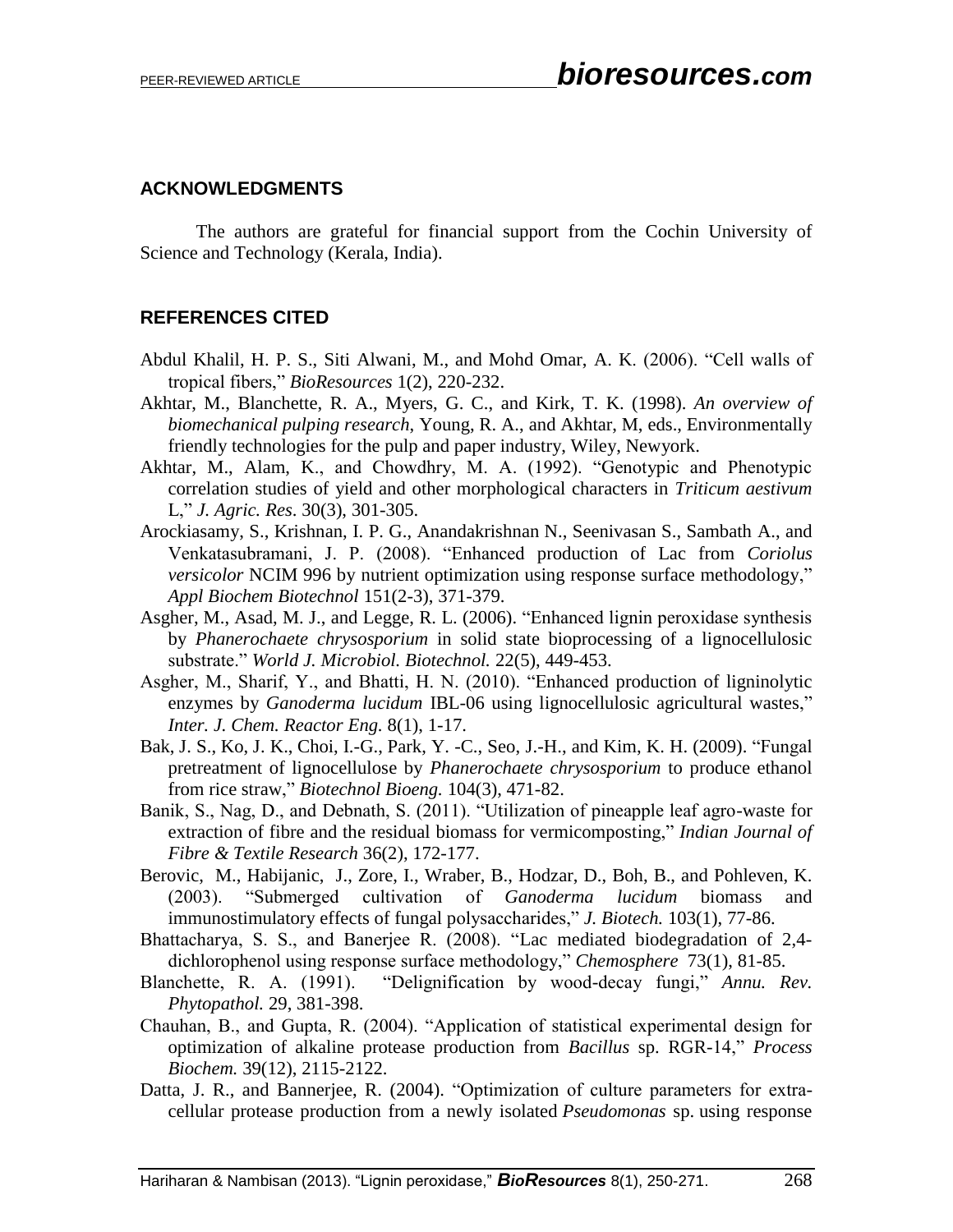surface and artificial neural network models," *Process Biochemistry* 39(12), 293- 2198.

Doraiswami, I., and Chellamani, P. (1993). "Pineapple leaf fibre," *Text Prog*. 24(1), 1-37.

- D'Souza, T. M., Merritt, C. S., and Reddy, C. A. (1999). "Lignin-modifying enzymes of the white rot basidiomycete *Ganoderma lucidum*," *Appl Environ Microbiol.* 65(12), 5307-5313.
- Giardina, P., Palmieri, G., Fontanella, B., Rivieccio, V., and Sannia, G. (2000). "Manganese peroxidase isoenzymes produced by *Pleurotus ostreatus* grown on wood sawdust," *Arch. Biochem. Biophys.* 376(1), 171-179.
- Grajek, W. (1987). "Comparative studies on the production of cellulases by thermophilic fungi in submerged and solid state fermentation," *Appl. Microbiol. Biotechnol*. 26(2), 126-129.
- Harhaji Trajkovic, L. M., Mijatovic, S. A., Maksimovic-Ivanic, D. D., Stojanovic, I. D., Momcilovic, M. D., Tufegdzic, S. J., Maksimovic, V. M., Marjanovic, Z. S., and Stosic-Grujicic, S. D. (2009). "Anticancer properties of *Ganoderma lucidum* methanol extracts *in vitro* and *in vivo*," *Nutr. Cancer*. 61(5), 696-707.
- Hatakka, A. (1994). "Lignin-modifying enzymes from selected white-rot fungi: Production and role in lignin degradation," *FEMS Microbiol Rev*. 13(2-3), 125-135.
- Heinzkill, M., Bech, L., Halkier, T., Scheider, F., and Anke, T. (1998). "Characterization of Lacs and peroxidases from wood rotting fungi (Family *Coprinaceae*)," *Appl. Environ. Microbiol.* 64(5), 1601-1606.
- Irshad, M., and Asgher, M. (2011). "Production and optimization of ligninolytic enzymes by white rot fungus *Schizophyllum* commune IBL-06 in solid state medium banana stalks," *Afr. J. Biotechnol.* 10(79), 18234-18242.
- Jo, W. S., Park, H. N., Cho, D. H., Yoo, Y. B., and Park, S. C. (2011). "Detection of extracellular enzyme activities in *Ganoderma neo-japonicum*," *Mycobiology* 39(2), 118-120.
- Joy, P. P. (2010). "Pineapple sector in Kerala: Status, opportunities, challenges and stakeholders," Pineapple Research Station (Kerala Agricultural University), Vazhakulam-686 670, Muvattupuzha, Ernakulam, Kerala, India.
- Khuri, A. L., and Cornell, J. A. (1993). *Response Surface: Design and Analysis*, Marcel Dekker, AQSA Quality Press, New York.
- Kumar, S., and Mishra, A. (2011). "Optimization of Lac production from WRF-1 on groundnut shell and cyanobacterial biomass: By application of Box-Behnken experimental design," *J. Microbiol. Biotech. Res.* 1(2), 33-53.
- Kuwahara, M., Glenn, J. K., Morgan, M. A., and Gold, M. H. (1984). "Separation and characterization of two extracellular  $H_2O_2$  dependent oxidases ligninolytic cultures of Phanerochaete chrysosporium," *FEBS Letters* 169(2), 247-250.
- Kwak, J. S. (2005). "An analysis of grinding power and surface roughness in external cylindrical grinding of hardened SCM440 steel using the response surface method," *Process. Int. J. Machine Tools Manuf.* 45(3-4), 327- 334.
- Lagemaat, J. V., and Pyle, D. L. (2001). "Solid state fermentation and bioremediation: development of a continuous process for the production of fungal tannase," *Chem. Eng. J.* 84(2), 115-123.
- Lamar, R. T., Glaser, J. A., and Kirk, T. K. (1992). *White rot fungi in the treatment of hazardous chemicals and wastes*, G. F. Leatham, Chapman and Hall, eds., Frontiers in Industrial Mycology, New York.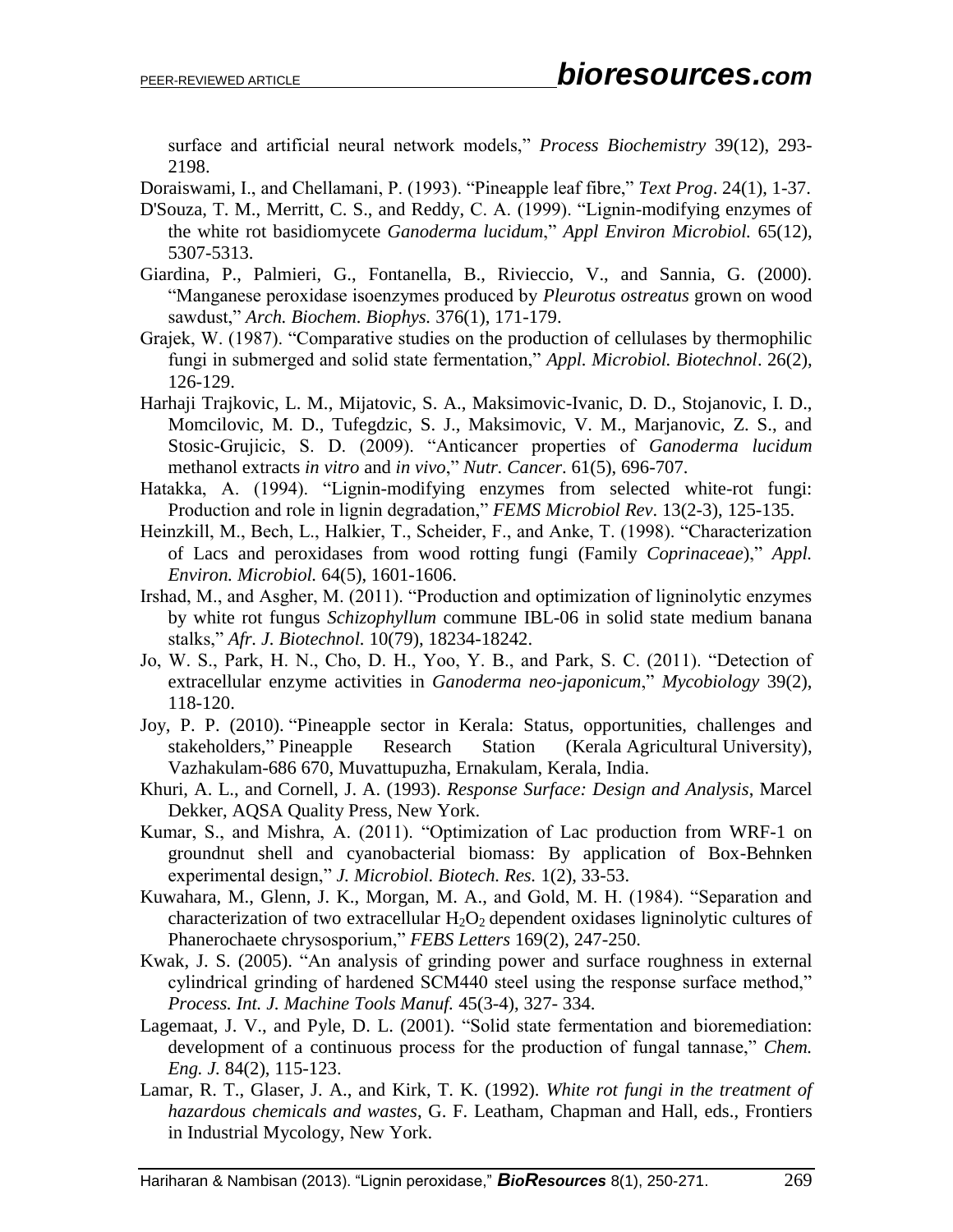- Maciel, M. J., Silva, A. C., and Ribeiro, H. C. T. (2010). "Industrial and biotechnological applications of ligninolytic enzymes of the basidiomycota. A review," *Electonic J. Biotechnol.* 13(6),1-12.
- Mazumder, S., Basu, S. K., and Mukherjee, M. (2009). "Lac production in solid-state and submerged fermentation by *Pleurotus ostreatus*," *Eng. Life Sci.* 9(1), 45-52.
- Mehboob, N., Asad, M. J., Imran, M., Gulfraz, M., Hadri, S. H., and Asghar, M. (2011). "Production of lignin peroxidase by *Ganoderma leucidum* using solid state fermentation," *Afr. J. Biotechnol.* 10(48), 9880-9887.
- Messner, K., and Srebotnik, E. (1994). "Biopulping: An overview of developments in an environmentally safe paper-making technology," *FEMS Microbiol. Rev*. 13(2-3), 351- 364.
- Mishra, A., and Kumar, S. (2007). "Cyanobacterial biomass as N-supplement to agrowaste for hyper-production of Lac from *Pleurotus ostreatus* in solid state fermentation," *Process Biochem.* 42(4), 681-685.
- Nagai, M., Sakamoto, Y., Nakade, K., and Sato, T. (2007). "Isolation and characterization of the gene encoding a manganese peroxidase from *Lentinula edodes*," *Mycoscience* 48(2), 125-130.
- Nakamura, Y., Sawada, T., Sungusia, M. G., Kobayashi, F., Kuwahara, M., and Ito, M. (1997). "Lignin peroxidase production by *Phanerochaete chrysosporium* immobilized on polyurethane foam," *J. Chem. Eng. of Japan* 30(1), 1-6.
- Papinutti, V. L., Diorio, L. A., and Forchiassin, F. (2003). "Production of Lac and manganese peroxidase by Fomes sclerodermeus grown on wheat bran," *J. Ind. Microbiol. Biotechnol.* 30(3), 157-160.
- Patel, H., Gupte, A., and Gupte, S. (2009). "Effect of different culture conditions and inducers on production of Lac by a basidiomycete fungal isolate *Pleurotus ostreatus* HP-1 under solid state fermentation," *BioResources* 4(1), 268-284.
- Paul, D., Bhattacharyya, S. K., Banik, S., Basu, M. K., and Mukherjee, A. B. (1998). "Extracting pineapple leaf fibre," *Appropriate Technol*, 24(4), 27.
- Plackett, R. L., and Burman, J. P. (1946). "The design of optimal multifactorial. experiments," *Biometrika* 33, 305-325.
- Raimbault, M., and Alazard, D. (1980). "Culture method to study fungal growth in solid fermentation," *Eur. J. Appl. Microbiol. Biotechnol.* 9(3), 199-209.
- Robinson, T., McMullan, G., Marchant, R., and Nigam, P. (2001). "Remediation of dyes in textile effluent: A critical review on current treatment technologies with a proposed alternative," *Bioresour. Technol*. 77(3), 247-255.
- Roche, N. C., Desgragnes, C., and Durand, A. (1994). "Study on the solid state production of a thermostable L arabinofuranosidase of *T. aurantiacus* on sugar beet pulp," *J. Biotechnol*. 38, 43-50.
- Sadasivam, S., and Manickam, A. (2005). *Biochemical Methods*, Revised Second Edition, New Age International Publisher, New Delhi.
- Sanchez, C. (2009). "Lignocellulosic residues: biodegradation and bioconversion by fungi," *Biotechnol. Adv.* 27(2), 185-194.
- Silva, C. M. M. S., Soares de Melo, I., and Roberto de Oleiveira, P. (2005). "Ligninolytic enzyme production by *Ganoderma* spp," *Enzyme Microb. Technol*. 37(3), 324-329.
- Theander, O., and Westerlund, E. A. (1986). "Studies on dietary fiber. 3. Improved procedures for analysis of dietary fiber," *J. Agric. Food Chem*. 34(2), 330-336.